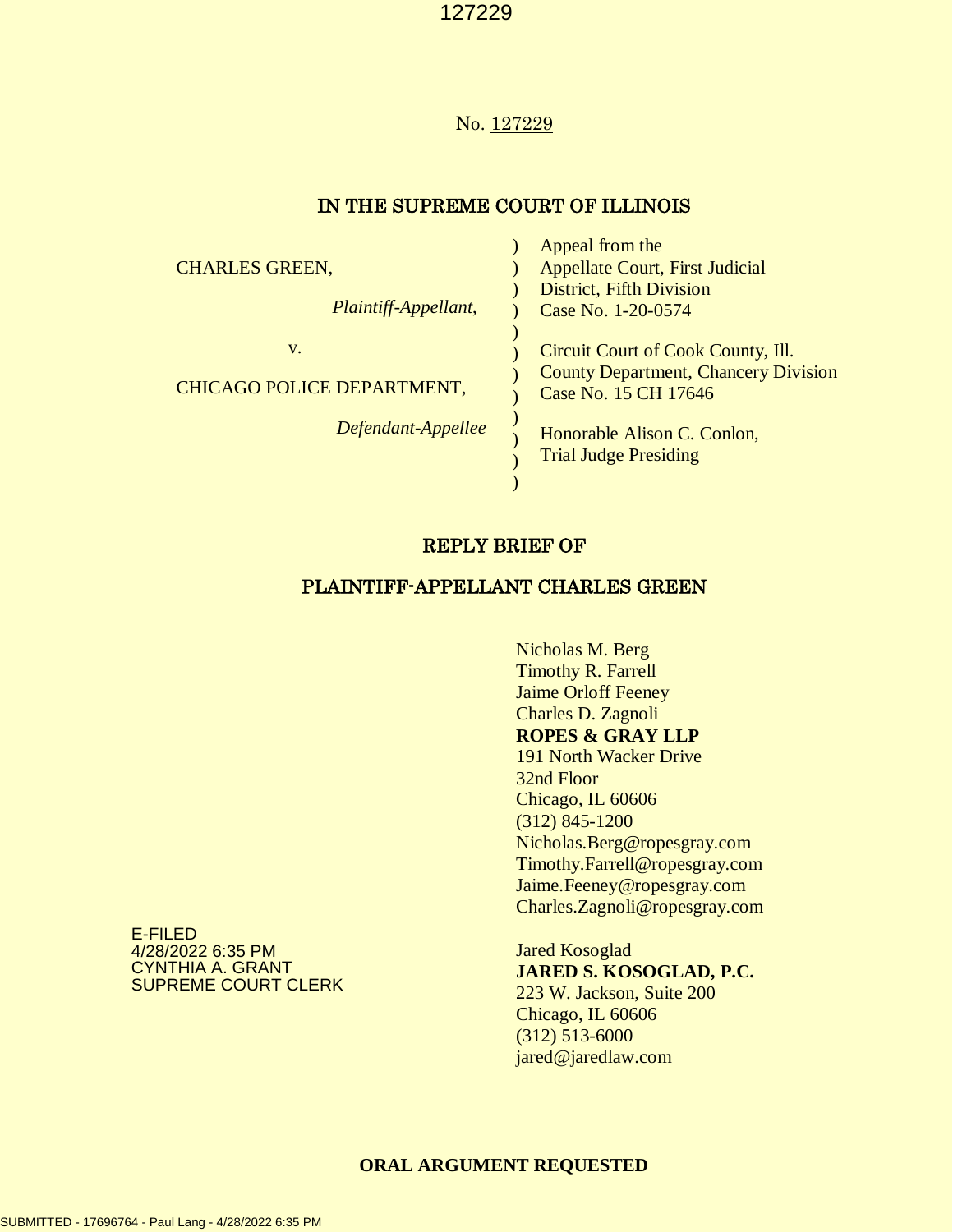The central question before this Court is discrete and clear. The parties agree that FOIA gives the circuit court jurisdiction "to enjoin the public body from withholding public records and to order the production of any public records improperly withheld from the person seeking access." 5 ILCS 140/11(d); see Brief of Def.-Appellee Chi. Police Dep't, No. 127229 (filed Mar. 23, 2022) ("CPD Br."), at 17. And CPD[1](#page-1-0) admits it "is still refusing to permit public inspection" of the records Green seeks. CPD Br. at 26. The only question, then, is: Did the Circuit Court have the power to order CPD to produce public records of police misconduct in response to a FOIA lawsuit after the preliminary injunction that temporarily blocked their release was set aside?

FOIA's plain text and explicit policy directives, Illinois and federal cases, and common sense all dictate that the Circuit Court had such authority. CPD's response brief has little answer for these dispositive authorities. Rather, it primarily counters with a string of unconvincing policy arguments about the purported difficulty agencies will face if the court evaluates the withholding as of its order's date.

CPD posits scenarios premised on one basic fact pattern: a public body undertakes significant burdens to (a) evaluate a FOIA request; (b) review records; (c) reach a reasoned, written decision on the request; and perhaps even

<span id="page-1-0"></span><sup>&</sup>lt;sup>1</sup> Capitalized terms not defined in this Reply have the meanings given to them in the Brief and Appendix of Plaintiff-Appellant Charles Green.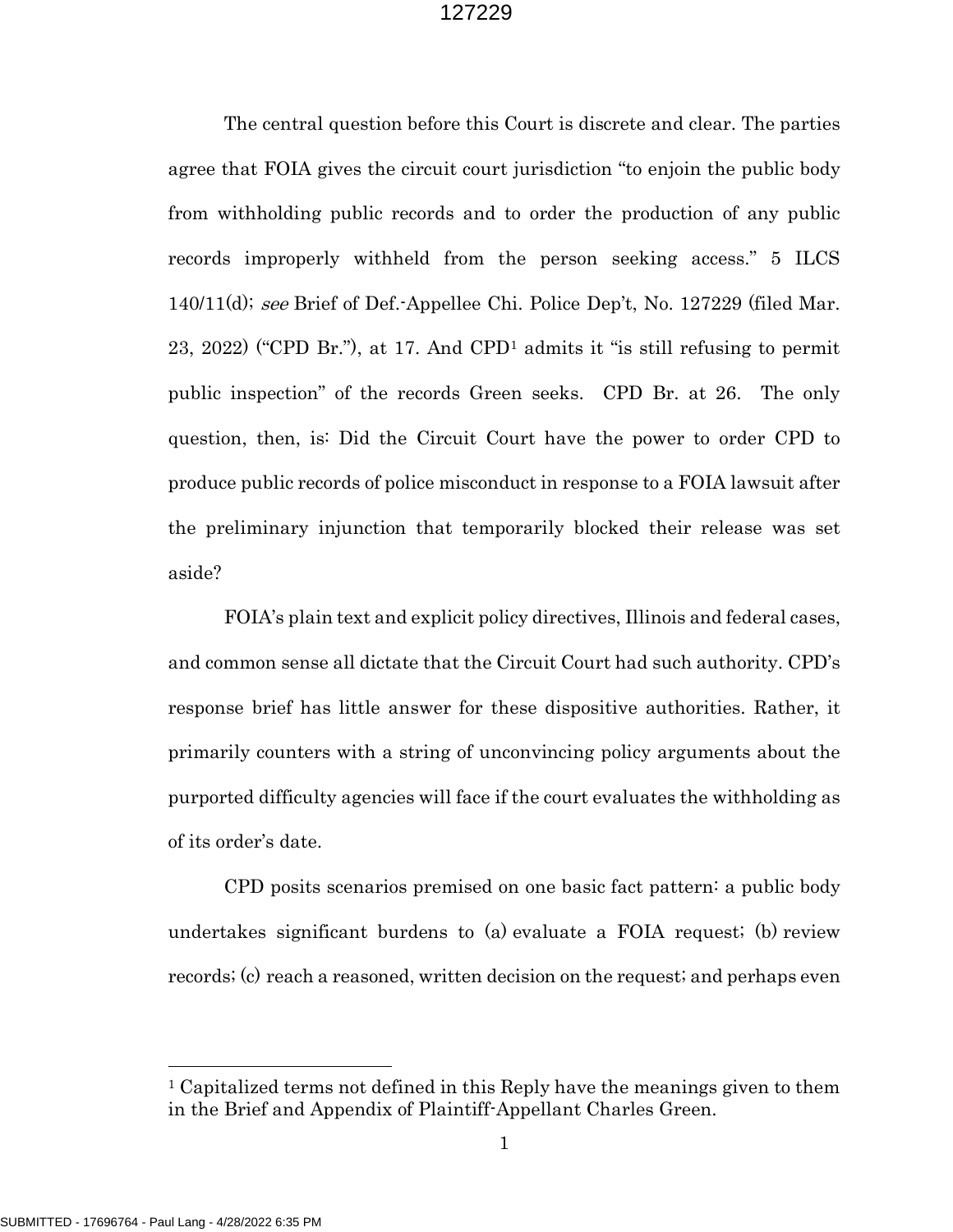redact and produce documents—only for a subsequent change in circumstances to remove the grounds on which the agency withheld records. CPD complains that public bodies will have to redo this burdensome work if changed circumstances can reopen completed withholding decisions.

But that fact pattern is not the one presented in this case so CPD's concerns are misplaced. CPD ignored Green's FOIA request outright and made no effort to process the requested records until ordered **multiple times** to do so by the court. Despite its claims that it "denied" Green's request in November 2015, CPD made no conscious, reasoned, documented decision to deny Green's request or even to withhold any records. CPD Br. at 16, 42. CPD utterly ignored Green's request—despite FOIA's express mandate that CPD provide a written decision within five days—until Green filed this litigation to enforce his statutory rights.

CPD's failure to provide the statutorily mandated response distinguishes its attempt to shoehorn this case into the non-binding federal cases on which it depends in order to avoid Illinois law. In any event, the federal case law upon which CPD asks this Court to rely is grounded in pragmatism: after the public body has invested resources in evaluating and processing its records based on circumstances as they exist at the time of the FOIA request, the public body should not have to redo that work, at significant expense, when circumstances later change.

2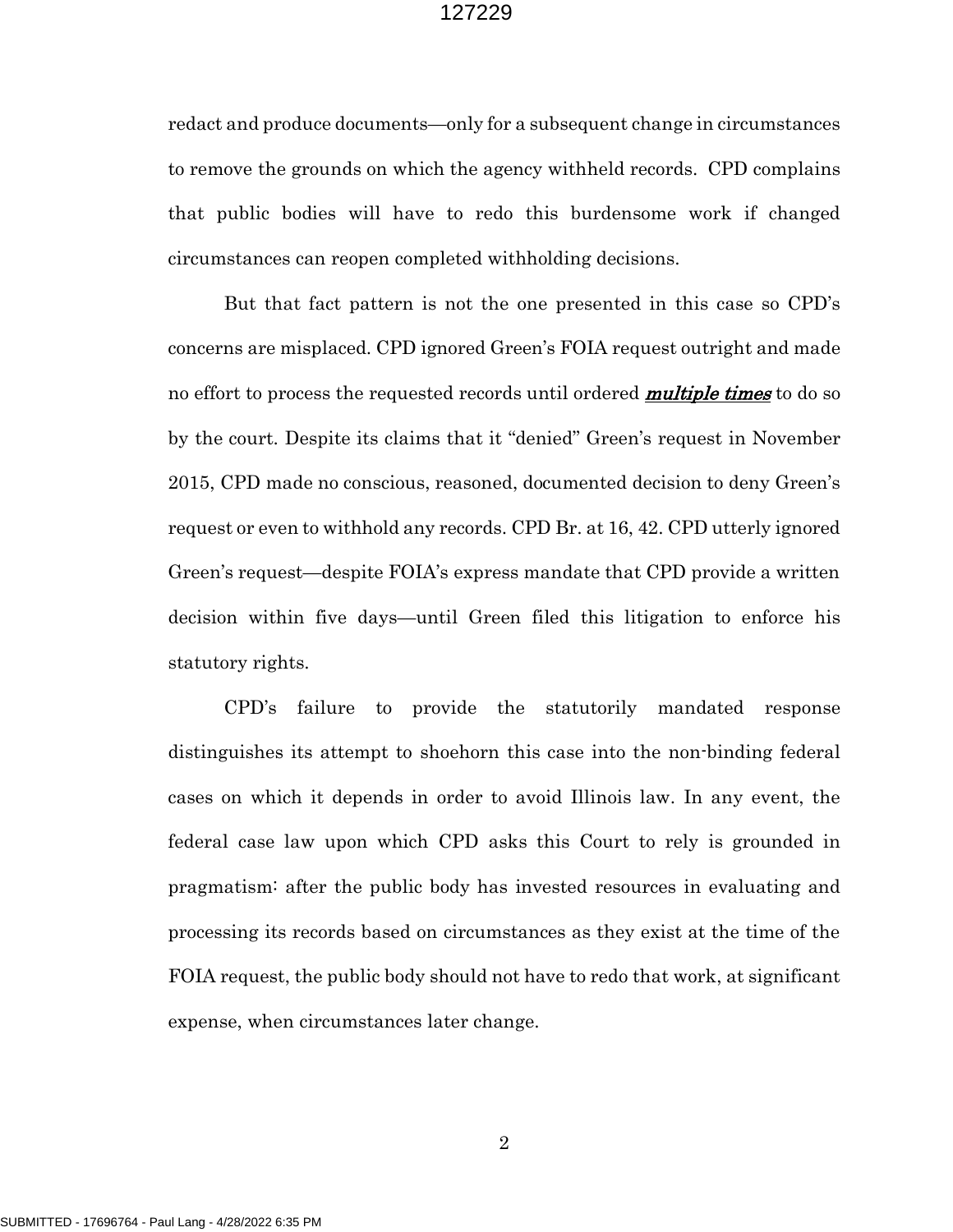Here, CPD undertook no effort and no expense to respond to Green's FOIA request initially. CPD reviewed no CR files (pre- or post-dating 2011). It simply ignored Green's request and then refused to comply with the Circuit Court's orders that CPD honor its FOIA obligations. Well before CPD actually began to process records, the Appellate Court had lifted the Preliminary Injunction that had barred the disclosure of pre-2011 CR files when Green submitted his request. In other words, by the time CPD made any effort to process records, the circumstances had already changed, and nothing barred CPD's disclosure. No efficiency considerations counseled in favor of disregarding the changed circumstances. On those facts, even the federal case law would require disclosure.

CPD's "Green Rule" is simply a straw man that falsely construes Green as attempting to move beyond FOIA's explicit language and impose unwarranted burdens on agencies. Nothing could be further from the truth. Green requests an outcome in this case that is limited to records that CPD is obliged to release under FOIA, and that makes good sense on this case's facts.

CPD also wants this Court to ignore the legislature's unambiguous mandate that public bodies forfeit the undue burden defense when they fail to timely respond to FOIA requests. On the facts actually presented here, CPD's rule would directly contradict FOIA's plain text. CPD ignored Green's request, even as to the post-2011 records CPD concedes it was obliged to produce. It supported delaying litigation of Green's case to allow the Appellate Court to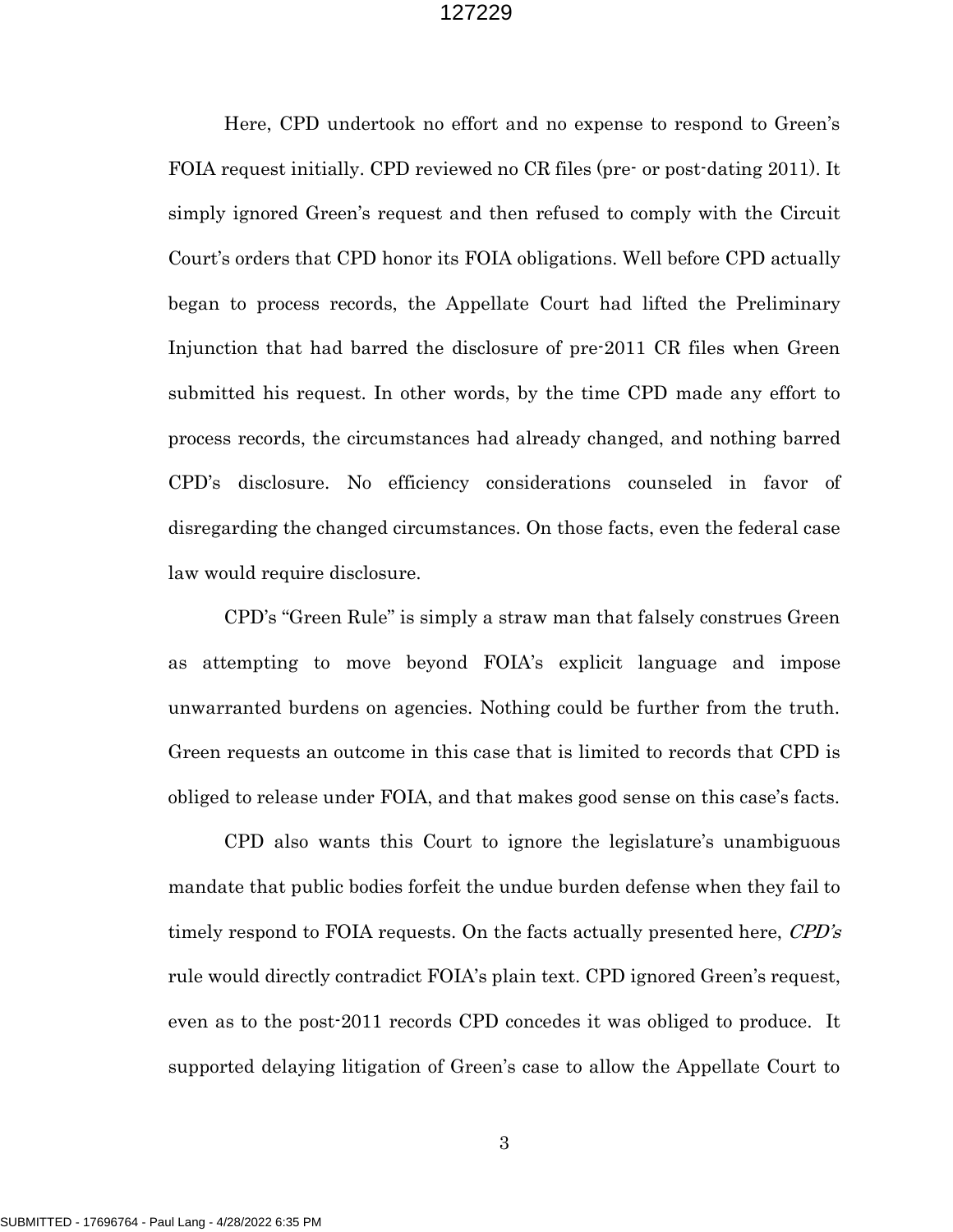rule on the propriety of the Preliminary Injunction, and then delayed for nearly two years following the Preliminary Injunction's vacatur under the guise of preparing records for production. Then, years into litigation, CPD argued that it was now entitled to summary judgment based on an injunction that had long since been vacated. And CPD continued to avoid producing any of the post-2011 records in the face of its admitted legal obligations and multiple court orders to do so (behavior for which it was ultimately sanctioned). CPD's conduct is emblematic of the reasons the legislature denied public bodies the ability to later assert undue burden. CPD would thus have this Court excuse a public body's blatant disregard for FOIA's express instructions that the public body (1) evaluate FOIA requests, (2) respond in writing within five days, and (3) provide speedy, transparent access to public records (with only narrow, limited exceptions). CPD's rule reduces FOIA to nothing but impotent suggestions.

CPD has already undermined the purposes of transparency and speed enshrined in FOIA's express policy directives. Green submitted his FOIA request seven years ago and still waits for the files he requested. CPD would now tack more years onto this saga by forcing Green to file a new FOIA request and litigate CPD's burden objection that it is prohibited from raising here. FOIA demands better from the government.

## I. ARGUMENT

The Circuit Court had the authority to compel CPD to produce the requested records. FOIA's plain language permits courts to consider post-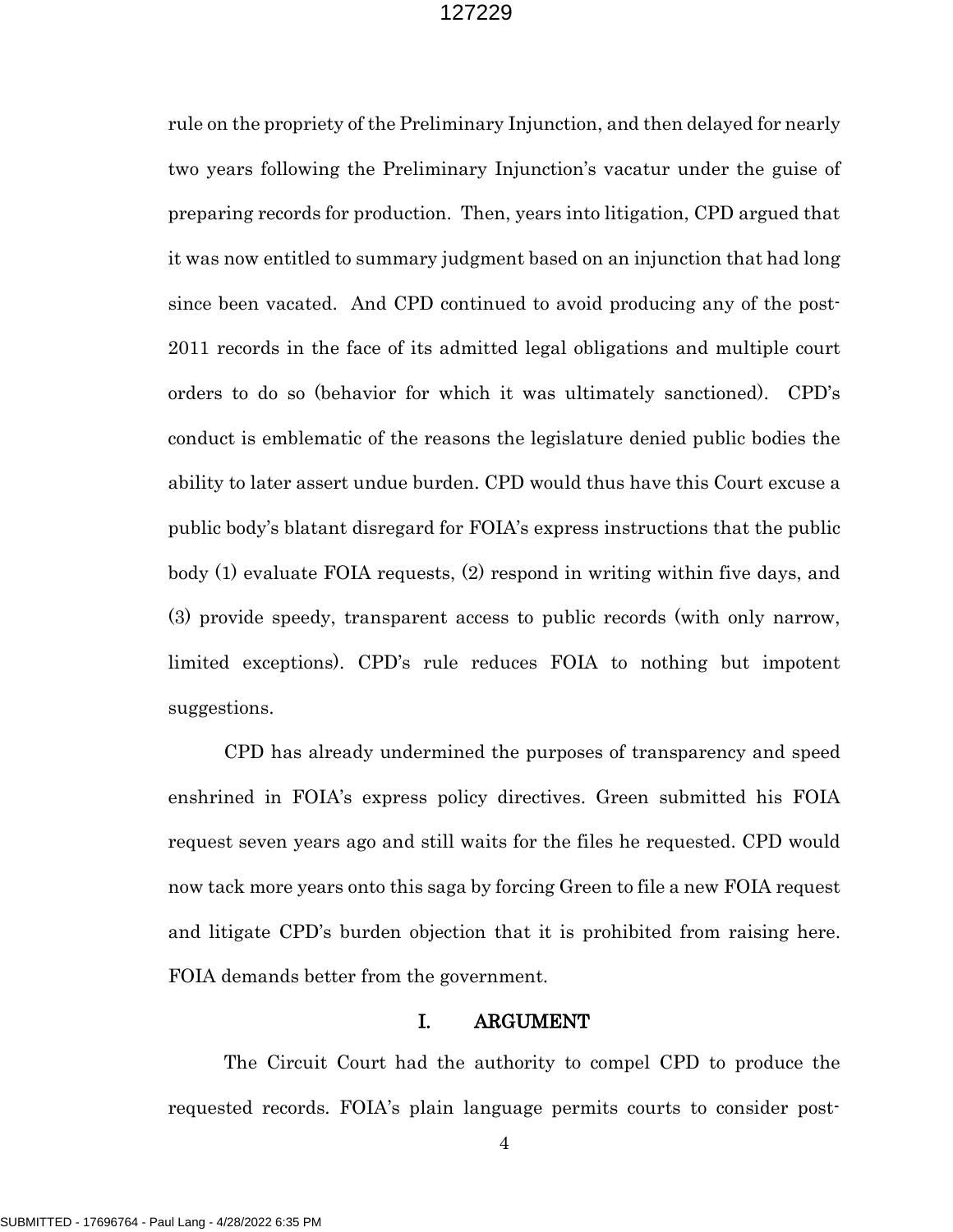response developments. Furthermore, limiting courts' powers to weigh current events is incompatible with the explicit aims and policy directives of FOIA. Moreover, both Illinois and federal case law support the power of the courts to examine post-filing events, including the vacatur of a previous injunction.

What CPD characterizes as a jurisdictional issue is, in actuality, yet another tactic to delay the release of records that are of great importance to Green and to the Illinois public. From May 2015 to July 2016, a preliminary injunction issued in the FOP litigation barred CPD from disclosing the pre-2011 police records Green seeks. Yet, a preliminary injunction is just that: preliminary. Once that preliminary injunction was vacated, so too were its effects. Vacated court orders do not retain their power over public records whose production FOIA otherwise presumptively demands absent clear and convincing evidence to the contrary.

## A. The Circuit Court Had Authority to Order CPD to Produce All of the Records Green Requested

CPD's proposed categorical rule to confine court review of a FOIA request to the date on which it was filed is not supported by the law. Nothing in FOIA's plain language compels this result, nor does it align with FOIA's stated aim of promoting fast and efficient disclosure of public information.

## 1. CPD Ignores that FOIA's Plain Language Permits Courts to Consider Post-Response Developments

The crux of CPD's argument is that FOIA prohibits circuit courts from ordering the production of records unless the decision to withhold those records was improper at the time of the public body's initial response. CPD Br. at 18.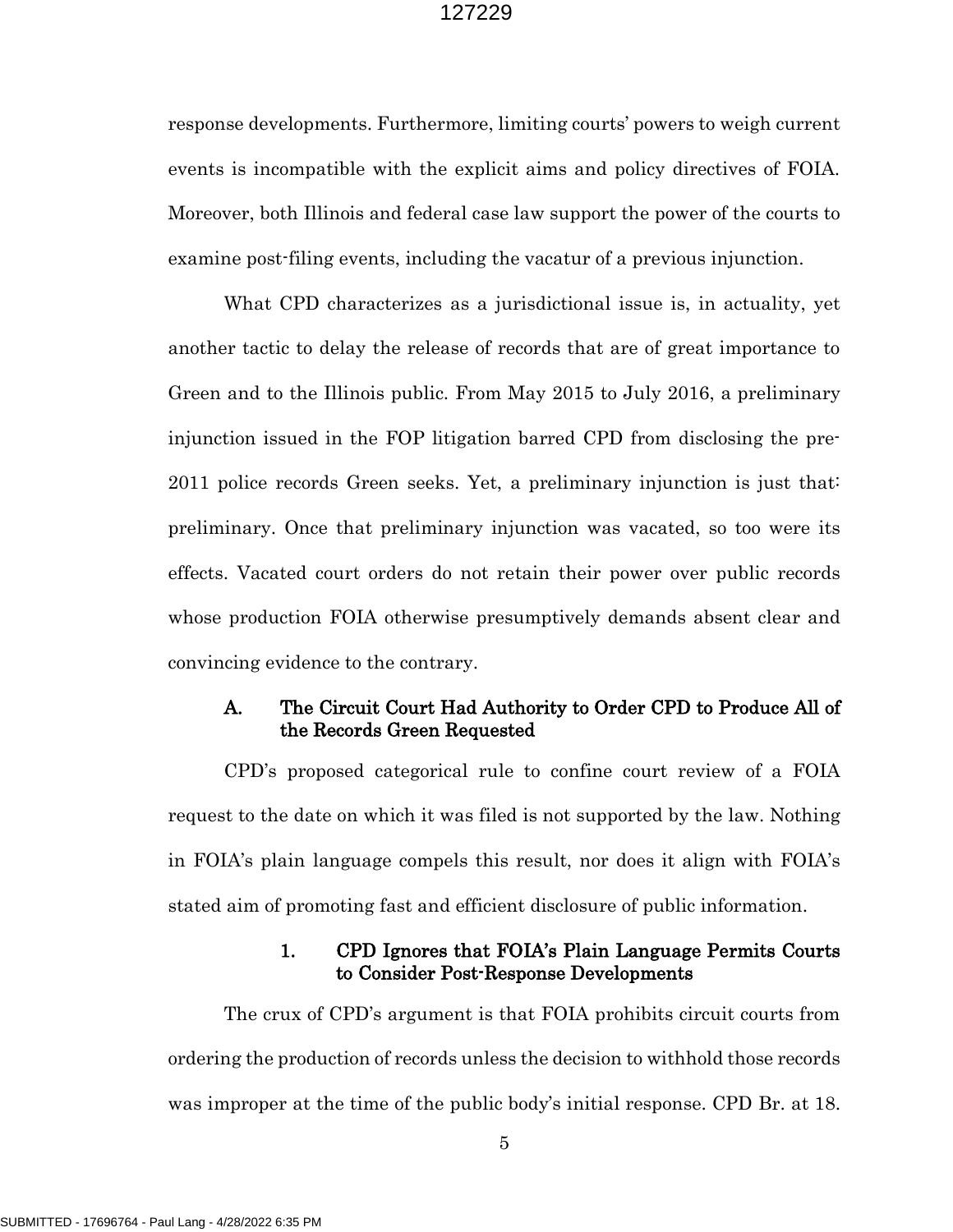CPD fails to cite to any statutory provision or case law suggesting that FOIA imposes this temporal limitation, and none exists. Instead, FOIA indicates that the Circuit Court should consider a public body's continued withholding of records:

> In any action considered by the court, the court shall consider the matter de novo, and shall ... determine if such records or any part thereof **may be withheld** . . . . The burden shall be on the public body to establish that its refusal to permit public inspection or copying is in accordance with the provisions of this Act.

5 ILCS 140/11(f) (emphasis added).

Ignoring this plain language, CPD argues that the Circuit Court's "task is necessarily a *backward-looking inquiry* into the propriety of the public body's response." CPD Br. at 19 (emphasis added). Not so. FOIA expressly provides the Circuit Court with jurisdiction to enjoin the withholding of public records, 5 ILCS 140/11(d), and such injunctive relief is, by definition, *forward-looking* and intended to remedy current violations of the law. See Bridgeview Bank Grp. v. Meyer, 2016 IL App (1st) 160042,  $\P$  20. Indeed, CPD admits that an agency is *still actively withholding* the documents during any FOIA litigation. CPD Br. at 26. FOIA gives the court jurisdiction to enjoin that *ongoing* withholding or to order the withheld records' production—without indicating whether the withholding must have been proper when it started or at the time of the court's order. Consider the following scenario: a public body denies a FOIA request, the plaintiff files a lawsuit seeking the records; then the public body responds by immediately producing the records voluntarily. Under CPD's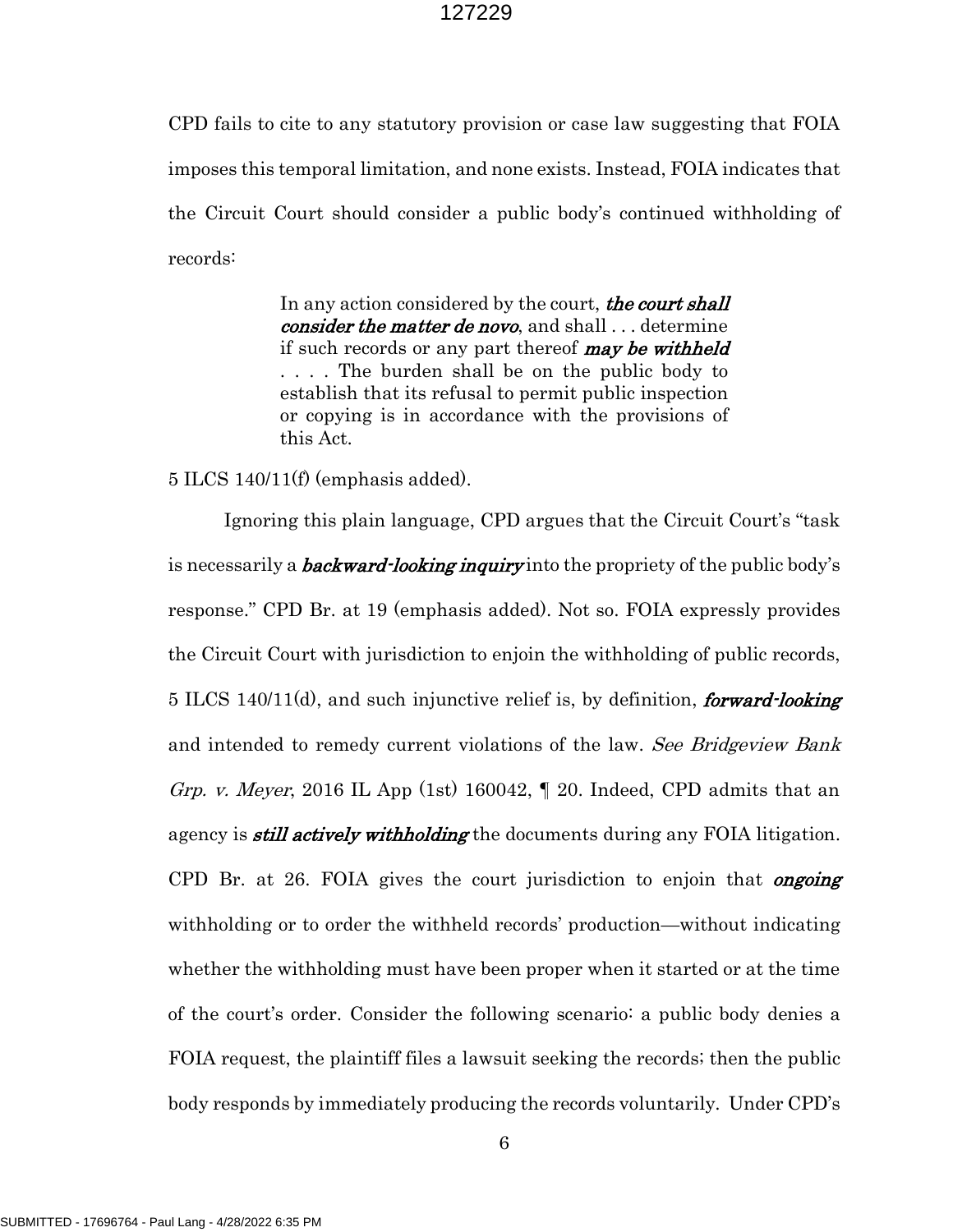approach—whereby the court may not consider developments after the initial response—the plaintiff could pursue this litigation, obtain an order requiring the public body to reproduce the already-produced records, and could then seek fees and costs after "prevailing" in this litigation. It would make no sense to prohibit the court from considering this change of circumstance when granting a forward-looking remedy. That the Circuit Court has authority to provide injunctive relief necessarily means that the court must address whether the public body's **ongoing** withholding of records constitutes a *current* violation of the law.

CPD also complains that it would be unfair to make public bodies pay requesters' legal expenses under FOIA's fee-shifting provision when the public body had a valid exemption claim at the time of the request and lost it midlitigation. CPD Br. at 24. But a public body can freely choose whether to litigate a FOIA suit to a final judgment after its basis for withholding disappears. The public body could moot the ongoing suit by providing the prompt disclosure that FOIA demands and produce the records that the body no longer has a valid basis to withhold.[2](#page-7-0) After that production, the requester may no longer qualify as a prevailing party within the meaning of FOIA's fee-shifting provision. See 5 ILCS 140/11(i); Rock River Times v. Rockford Public Sch. Dist. 205, 2012 IL App  $(2d)$  110879,  $\P\P$  35-42 (newspaper was not "prevailing party"

<span id="page-7-0"></span><sup>2</sup> CPD represented to the Circuit Court that their intention was to take this exact approach and release CR records via a public portal on a rolling basis. See C550–551.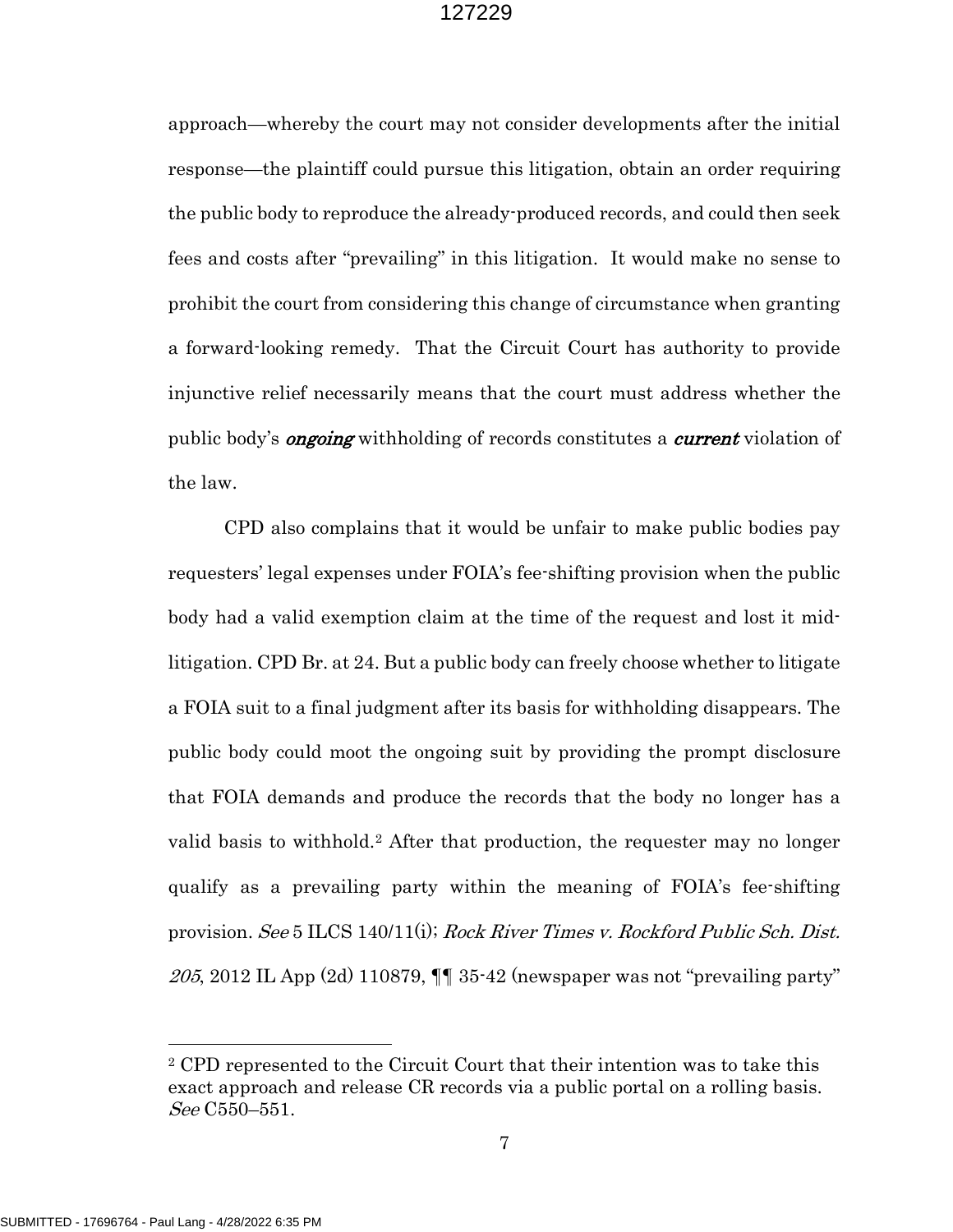under FOIA attorneys' fees provision when school voluntarily produced records mid-suit); but see Uptown People's Law Center v. Dept. of Corrections, 2014 IL App (1st) 130161, ¶ 8 (holding that FOIA plaintiff can recover litigation expenses if lawsuit—not post-response events—was catalyst for public body's production). If the public body continues to withhold the records after the injunction is lifted, as CPD did here, thus pointlessly forcing the requester to continue incurring the expense of prosecuting the FOIA lawsuit to a final judgment, then the public body should be subject to a fee award if it loses. Awarding fees in those circumstances is entirely consistent with the feeshifting provision's purposes: to "prevent the sometimes insurmountable barriers presented by attorney's fees from hindering an individual's request for information and from enabling the government to escape compliance with the law." Callinan v. Prisoner Review Bd., 371 Ill. App. 3d 272, 276 (3d Dist. 2007); see also Hamer v. Lentz, 132 Ill.2d 49, 61–62 (1989); Uptown, 2014 IL App (1st) 130161, ¶¶ 15, 23.

## 2. CPD's Constrained View of the Circuit Court's Authority Is Incompatible with FOIA's Express Policy Directives, and Is Unwarranted in Light of CPD's Conduct in This Litigation

CPD's various policy arguments are incompatible with FOIA's expressly stated policy favoring disclosure. And those policy arguments are inapplicable to this case's circumstances in any event. Furthermore, and as explained below, CPD's conduct in this and other cases undermines any claim that FOIA's goals would be supported by CPD's proposed limitation on the Circuit Court's authority. See, e.g., Florez v. Cent. Intel. Agency, 829 F.3d 178, 187-88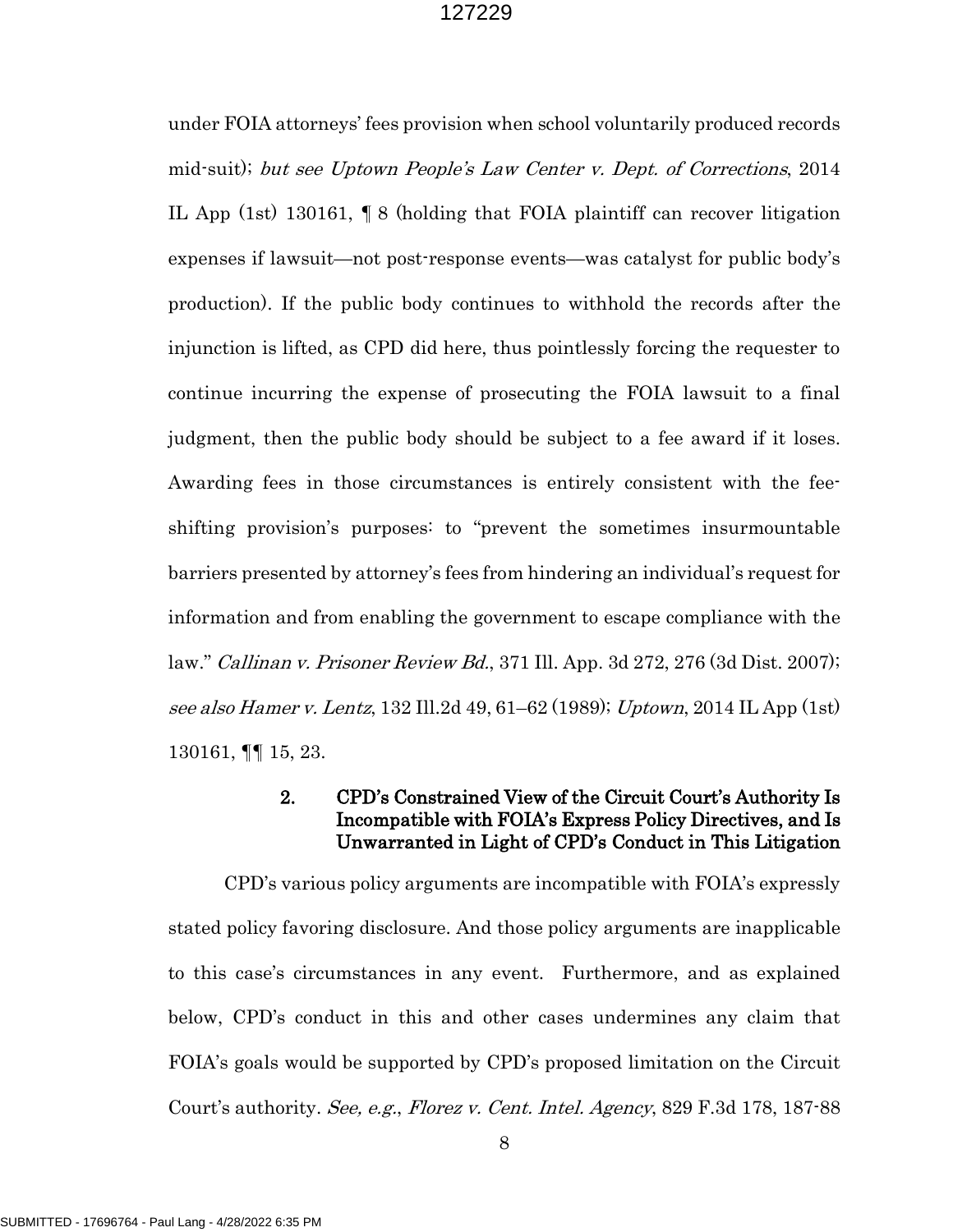(2d Cir. 2016) (requiring requester to refile "makes little sense and would merely set in motion a multi-year chain of events leading inexorably back to a new panel of this Court considering the precise question presented here"). CPD's contrary arguments miss the mark by either ignoring or outright misstating the record in this case (or both).

CPD purports to be concerned about efficiency. However, it was decidedly inefficient to force Green to bring this lawsuit to even learn about the Preliminary Injunction, or to obtain the post-2011 records that were never subject to any injunction. Nor would it be efficient to require Green to file a new FOIA request, and inevitably a second lawsuit, when nothing prevented CPD from producing the pre-2011 CR files that Green seeks at the time CPD actually undertook to process and produce responsive records. CPD boasts that it informed Green about the Preliminary Injunction "just three months after [Green] submitted his request," when CPD filed its answer to Green's complaint. CPD Br. at 21. This observation ignores that CPD initially chose silence in the face of Green's FOIA request, forcing him to initiate this action to extract the response that FOIA instructed CPD to provide months earlier.

CPD's claim that allowing courts to consider post-response events would "encourage[] cases to linger" proves too much. CPD Br. at 27. FOIA is primarily concerned with providing citizens speedy access to public records and promoting government transparency. 5 ILCS 140/1 ("It is a fundamental obligation of government to operate openly and provide public records **as** 

9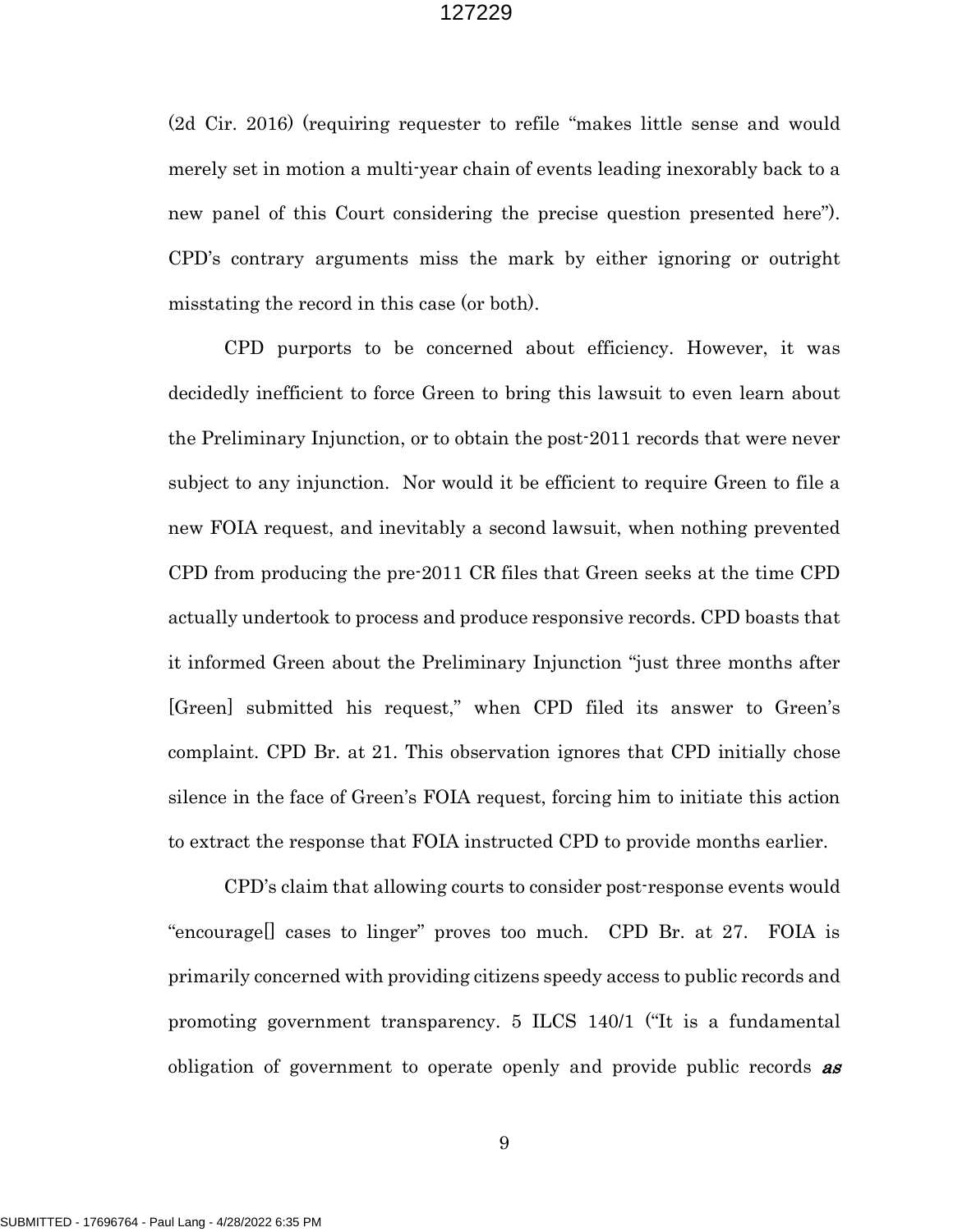expediently and efficiently as possible in compliance with this Act  $\dots$ . This Act shall be construed to require disclosure of requested information as expediently and efficiently as possible and **adherence to the deadlines established** in this Act.") (emphasis added). To that end, FOIA is also concerned with expeditious enforcement of FOIA requests—but only as a means of serving FOIA's primary purposes. See 5 ILCS 140/11(h) ("proceedings arising under this Section shall take precedence on the docket over all other causes and be assigned for hearing and trial at the earliest practicable date and expedited in every way").

CPD's rule directly undermines these purposes by forcing a requester to spend months or even years litigating a lawsuit to get any response to his original request, and then have to restart the FOIA process when the agency finally discloses its grounds for withholding records—even when those grounds no longer prevent the records' disclosure at the time the court rules. The relief Green requests, in contrast, best serves FOIA's primary purposes by accelerating public access to the records sought by enforcing the request when circumstances reveal an unlawful withholding and thus avoiding a pointless retread of the entire FOIA request process. Moreover, CPD's claim that this would somehow prolong FOIA litigation is groundless. A plaintiff cannot unilaterally delay a case in the hope that circumstances might one day change. The Circuit Court has full discretion and power to decide how quickly or slowly a case moves. VC & M, Ltd. v. Andrews, 2013 IL 114445,  $\parallel$  26 ("[T] he trial court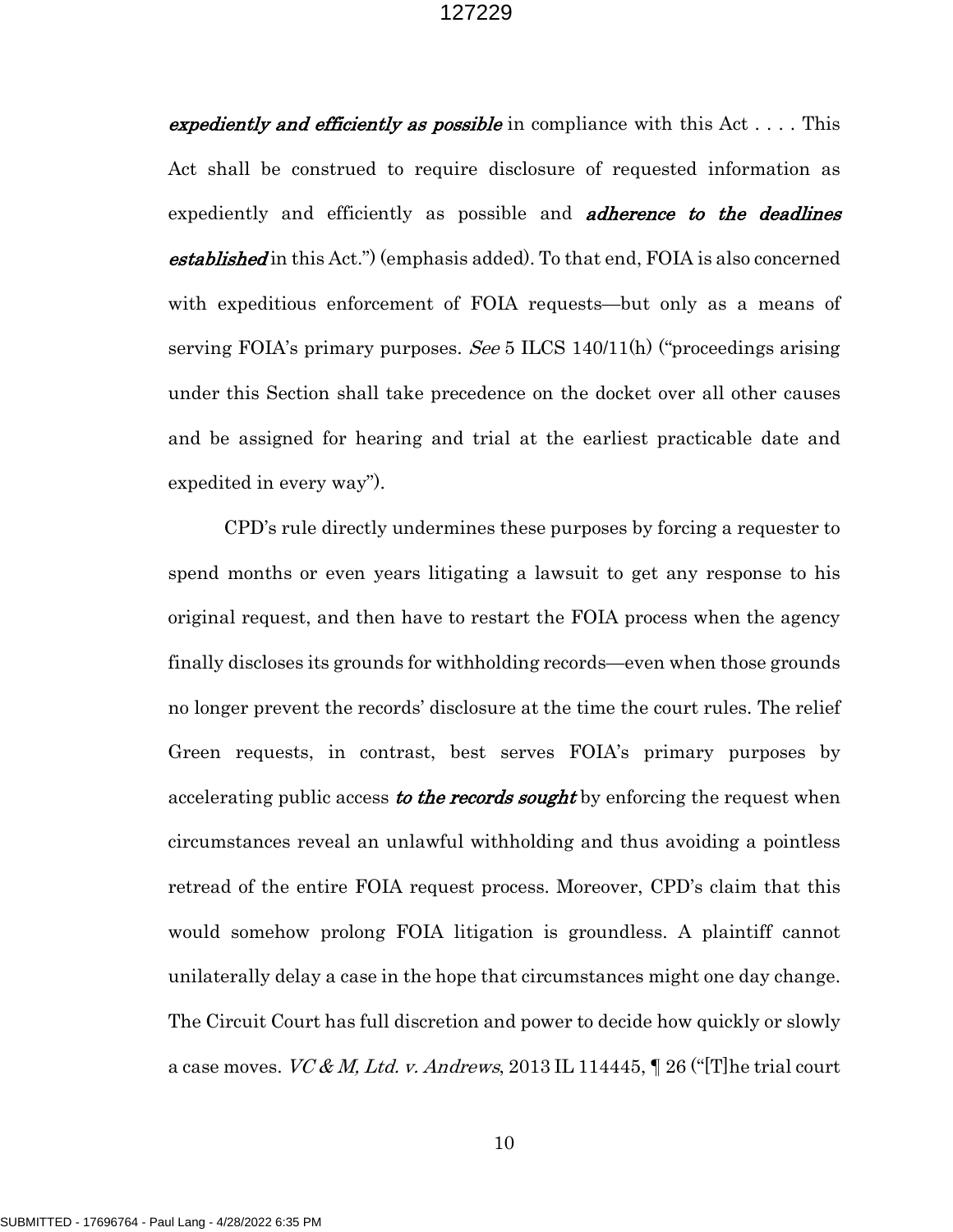[has] inherent authority to control matters before it as necessary to prevent undue delays or disruption in the disposition of cases on its docket.").

While CPD blames the Circuit Court for delaying the disposition of Green's case, CPD fails to acknowledge that it supported staying the case until the Preliminary Injunction was resolved. Both parties agreed that the Preliminary Injunction went to the heart of the matter of this case, implying that the ruling in FOP would be dispositive here. C. 475, 650–651. Indeed, CPD itself initiated many of the requests to extend deadlines during the FOP litigation's pendency. See C. 83, 98-105. All the while, CPD continued to refuse to produce the post-2011 records that it admits it improperly withheld.

Indeed, upholding the Circuit Court's order that CPD produce the requested records only further promotes FOIA's purposes of enforcing government compliance and transparency: CPD's delay tactics and evasion of its responsibilities here are part of its well-documented history of FOIA abuse.[3](#page-11-0)

<span id="page-11-0"></span> $3$  See City of Chi. Office of Inspector Gen., Follow-Up: Review of the Chicago Police Department's Management and Production of Records (Sept. 16, 2021), https://igchicago.org/wp-content/uploads/2021/09/CPD-Records-Management-Follow-Up.pdf ("CPD is now—just as it was when OIG published its 2020 report—unable to ensure that it can meet legal and constitutional obligations which are at the core of its function as a law enforcement agency."); Annum Haider, Analysis: Illinois Law Hasn't Stopped Public Agencies from Withholding Records, Better Gov't Ass'n (Jan. 10, 2019), https://www.bettergov.org/news/analysis-illinois-law-hasnt-stopped-publicagencies-from-withholding-records ("[O]ut of the top 14 public bodies that incorrectly applied exemptions to deny FOIA requests . . . the Chicago Police Department [was in violation] 43 percent of the time."); Matt Chapman, CPD Routinely Denies FOIA Requests for Dubious Reasons, South Side Weekly (Mar. 8, 2022), https://southsideweekly.com/cpd-routinely-denies-foiarequests-for-dubious-reasons/ ("[O]f the 350 requests I reviewed, around forty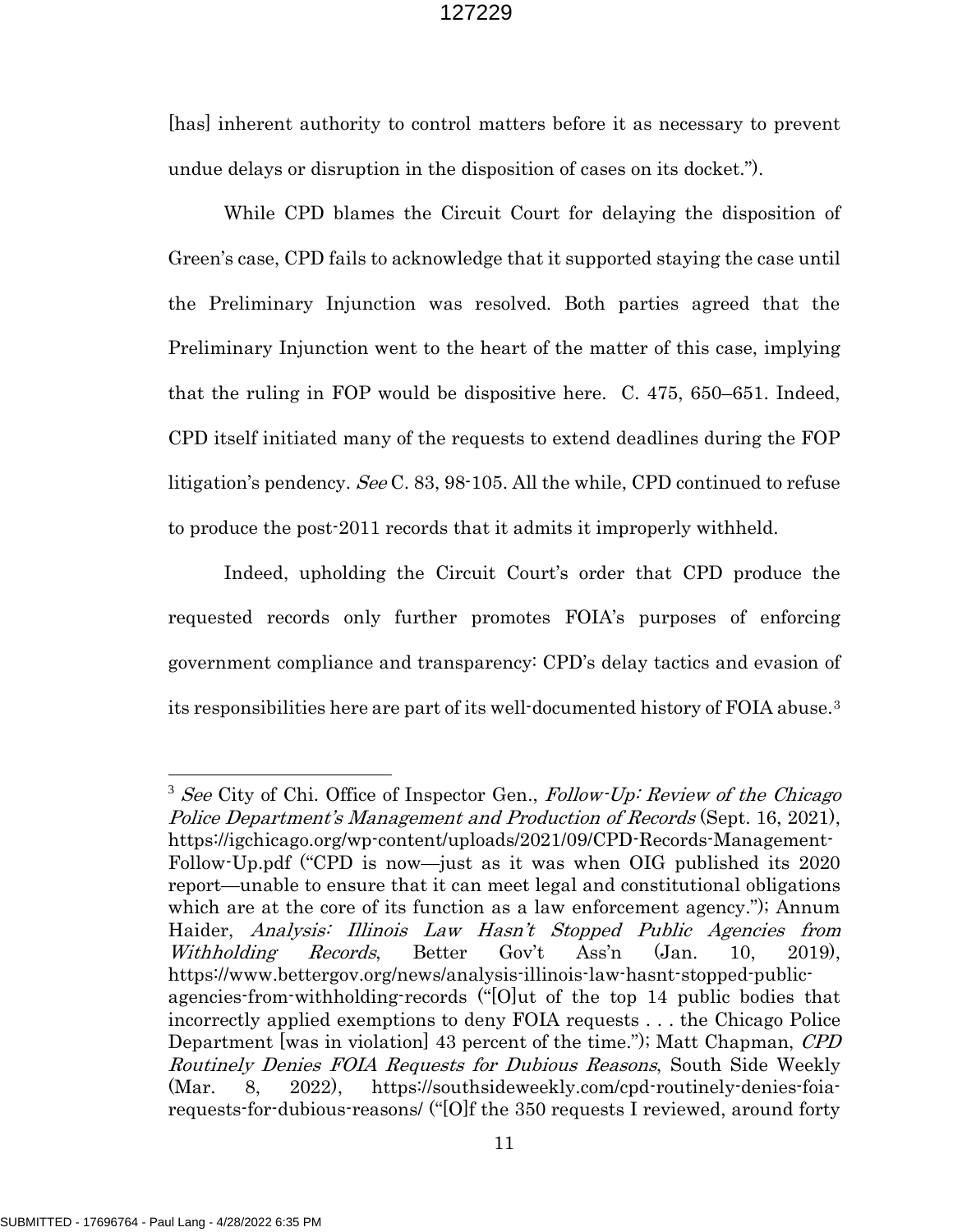And CPD's complaints about the administrative burdens ring particularly hollow in light of its history and conduct here. See, e.g., CPD Br. at 23, 27, 29.

CPD mistakenly suggests that a ruling in Green's favor would impose a general duty to supplement responses. In reality, a ruling in Green's favor would only require a public body to supplement responses in a narrow sense and in specific circumstances: a public body would only have to produce additional records never before processed by the public body, when the public body's basis for previously withholding the records ends.

CPD's claim that they would have to track ongoing litigation of injunctions makes no sense—one should hope CPD already tracks those injunctions, since it must comply with their terms. Under the circumstances at issue here, where a FOIA request is actively being litigated and an injunction is relevant to the question of whether records may be withheld, tracking the status of such injunctions places no additional burden on CPD.

Finally, CPD impugns Green's motive for bringing this action, arguing that Green seeks to use the burden of responding to the request as leverage to advance his efforts at clemency. This argument is unavailing for several reasons. Most critically, Green's motive for filing a FOIA request has no bearing on whether CPD improperly withheld records; any citizen has the right to submit FOIA requests and seek access to public records for any reason. See

percent were completed after the time limits allowed under state law, with twenty of those taking longer than 120 days to complete.").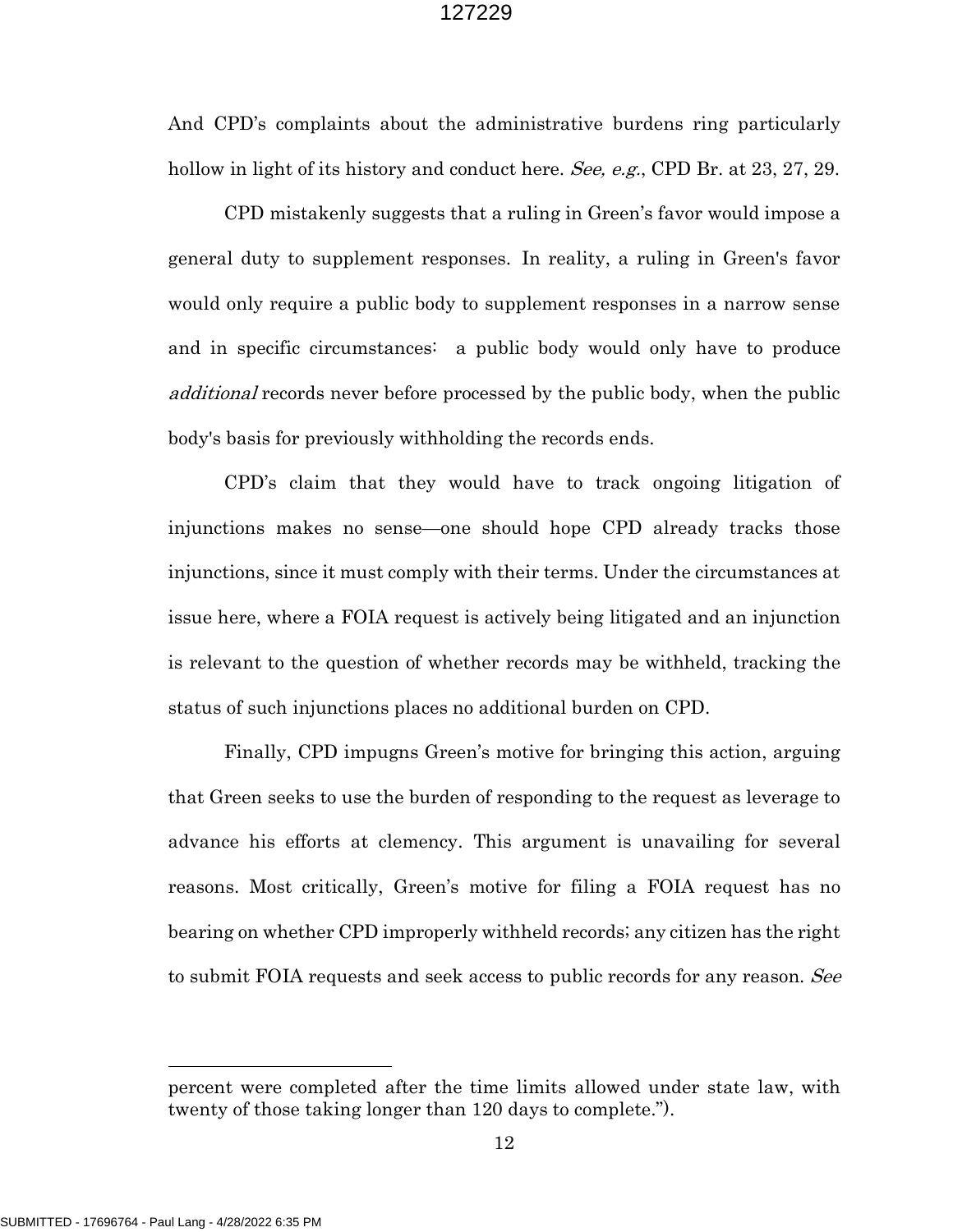Lieber v. Bd. of Trustees of S. Ill. Univ., 176 Ill. 2d 401, 413 (1997). Also, CPD badly misstates the record, which provides no support for CPD's characterization of its counsel's discussions with Green's counsel. See CPD Br. at 47. CPD attempts to paint Green as exploiting FOIA to extort the City, but the record reflects that Green's motives are pure: Green has always been motivated by a desire to heal the great wrong done to him and to help others similarly subjected to police misconduct.<sup>[4](#page-13-0)</sup> As to the conference that CPD's counsel one-sidedly (and self-servingly) described in the record, Green had no reason to negotiate with CPD to narrow his request during a conference directed solely at setting a production schedule after the Circuit Court fully granted summary judgment for Green. R. 50-51.

<span id="page-13-0"></span><sup>4</sup> For instance, in correspondence after the conference CPD describes, Green's counsel wrote, "[A]s part of that struggle [to prove Mr. Green's innocence], he sought to help others wrongfully convicted along the way by forcing the City to publish its investigative files on police officers." C. 843. In fact, CPD's counsel invited Greens' counsel to the conference to "discuss [the] potential to resolve the entire case" and stated during the meeting that Green's claims of innocence "are compelling in their nature and substance." C840, 843. CPD has a long history of wrongful convictions and has paid over \$500 million to settle police corruption and abuse cases. *See* National Registry of Exonerations, *2021 Annual Report* (Apr. 12, 2022), https://www.law.umich.edu/special/exoneration/Documents/NRE%20Annual%20Report %202021.pdf (finding that Illinois leads the country in exonerations from wrongful convictions). The officer in Green's case, specifically, has a notorious history of coercing inculpatory statements and was ultimately convicted of sexual assault. *See, e.g.*, *Steward v. Summerville*, No. 90 C 6956, 1992 U.S. Dist. Lexis 15690 (N.D. Ill. Oct. 14, 1992); *Washington v*. Summerville, 127 F.3d 552 (7th Cir. 1997); Seaton v, Kato, No. 94 C 5691, 1995 U.S. Dist. LEXIS 2380 (N.D. Ill. Feb. 28, 1995).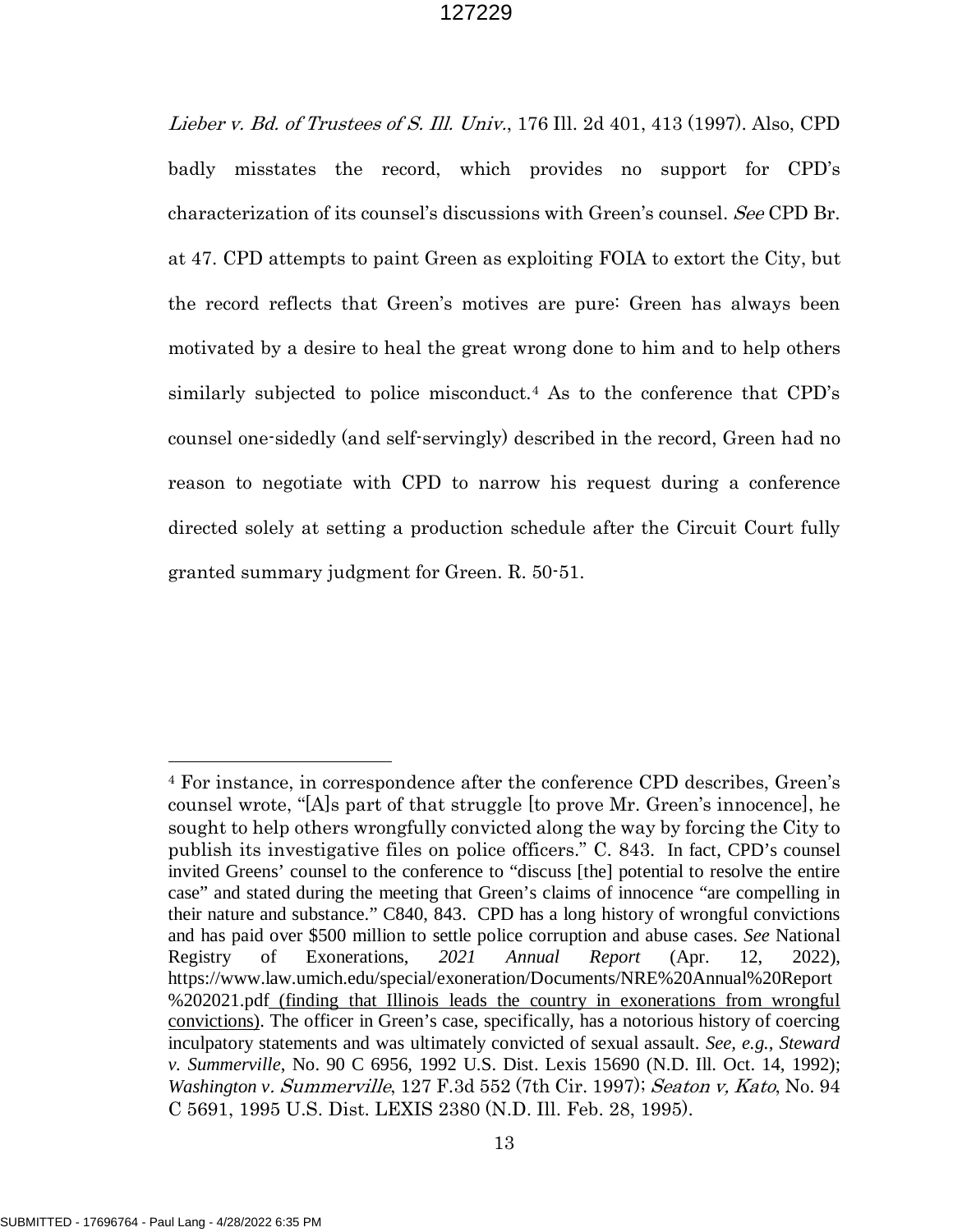# B. Illinois and Federal Case Law Supports the Circuit Court's Authority to Consider the Preliminary Injunction's Vacatur When Evaluating the Propriety of CPD's Ongoing Withholding

CPD misreads both Illinois and federal case law to support its argument that the Circuit Court lacked authority to consider the Preliminary Injunction's vacatur. The clear weight of both Illinois and federal authority supports Green's position and affords reviewing courts the discretion to consider post-denial developments under the circumstances at issue here.

# 1. Special Prosecutor Acknowledged that a FOIA Request Can Be Enforced upon the Lifting of an Injunction, and Necessarily Requires Courts to Consider Certain Post-Response Developments

This Court's decision in *Special Prosecutor* disproves CPD's claim that courts are prohibited from considering post-response developments. 2019 IL 122949, ¶ 64. If the events in this case were reversed—that is, if no injunction existed when Green submitted his FOIA request and CPD ignored it, but one was entered thereafter—then CPD would be required to withhold records pursuant to the later-issued injunction. CPD's initial disregard of the request and subsequent withholding would have been incorrect as of the time that it received the FOIA request, but the Circuit Court still could not order CPD to produce the records in blatant disregard for the injunction. Indeed, that conclusion is *Special Prosecutor's* core holding: the public body must comply with the injunction unless and until it is vacated. 2019 IL 122949, [64.] Remarkably, CPD appears to take the position that in the above circumstances, CPD would be required under FOIA to produce records in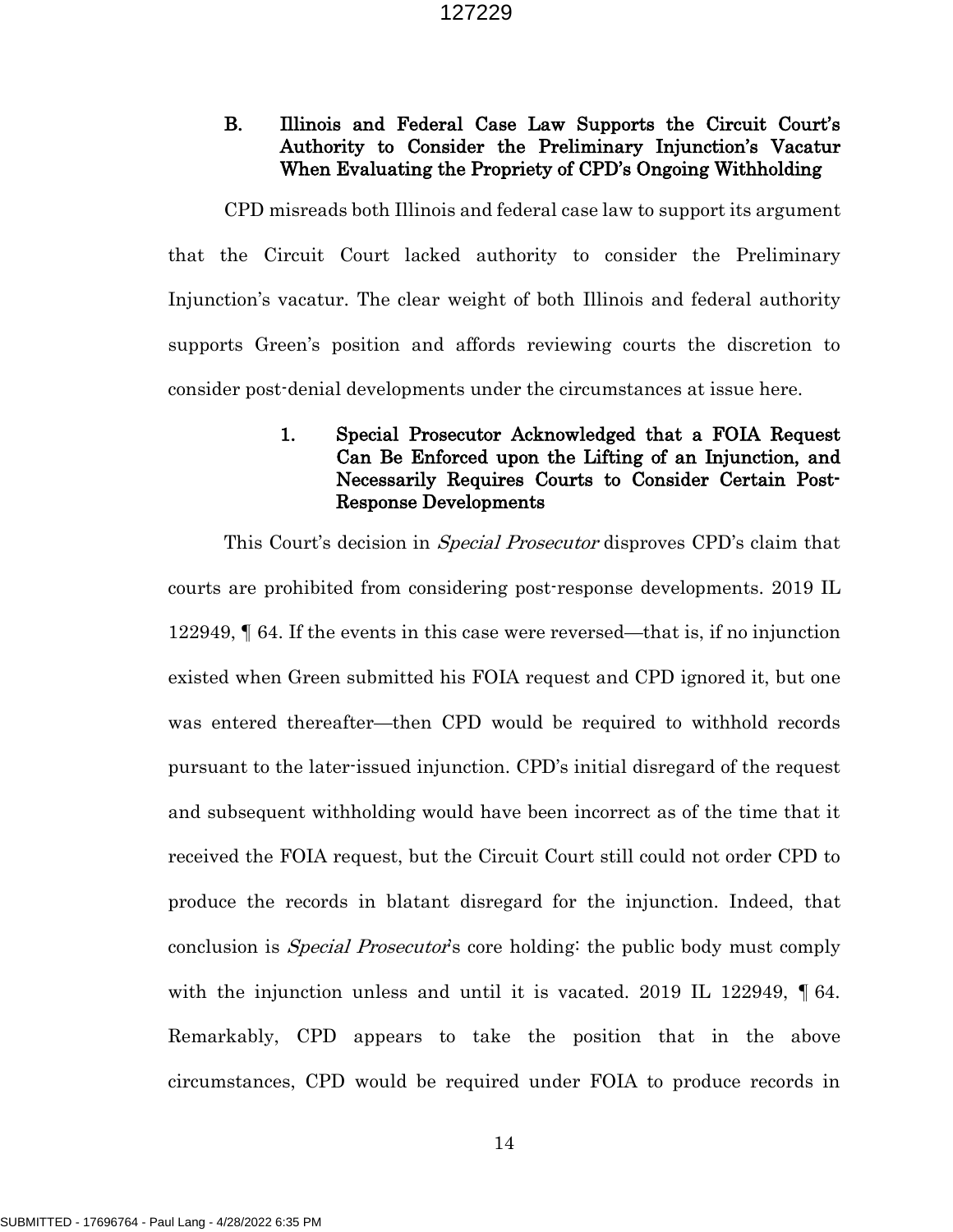contempt of the injunction. CPD Br. at 31-32. Surely, CPD does not seriously contend that it would do so.

Squaring CPD's reasoning in a manner consistent with this Court's holding in *Special Prosecutor* would result in a rule that circuit courts are permitted to consider post-response events only where those developments limit a public body's disclosure obligations, but not when they expand those obligations. Such a rule finds no support in FOIA's text and instead cuts directly against FOIA's express calls for liberal disclosure. See 5 ILCS 140/1, 140/1.2; Special Prosecutor, 2019 IL 122949, ¶ 25 ("Based on this clear expression of legislative intent, this court has held that public records are presumed to be open and accessible," and "FOIA is to be liberally construed to achieve the goal of providing the public with easy access to government information.").

CPD's other arguments relying on Special Prosecutor are similarly mistaken. CPD implies that Green mounted what it calls a "collateral attack" on the Preliminary Injunction through this lawsuit. CPD Br. at 21. Green did nothing of the kind. Green did not try to modify or vacate the Preliminary Injunction through his FOIA case, and Green had no stake or interest in the FOP litigation. Indeed, Green was forced to bring this action in order to even discover that CPD justified their non-response based on the Preliminary Injunction.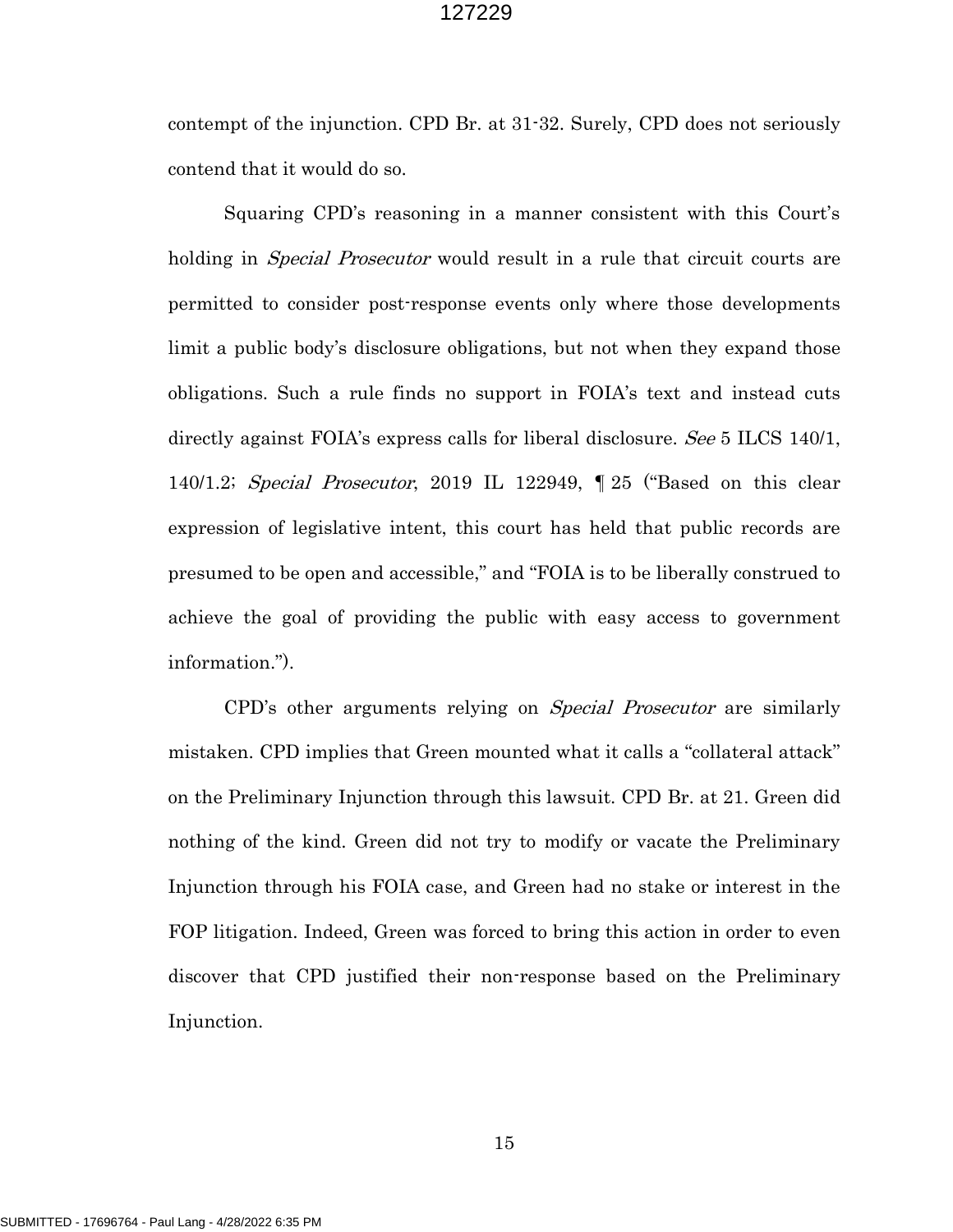CPD also claims Green had the "responsibility to seek the injunction's vacatur" and that Green (a nonparty to the FOP litigation) should have kept track of the Preliminary Injunction's survival and submitted a new FOIA request when it was eventually vacated.<sup>[5](#page-16-0)</sup> CPD Br. at 21. Nothing in *Special* Prosecutor requires that a FOIA requester intervene in a separate action to vacate an injunction. Given that the Preliminary Injunction was being actively litigated when Green learned about it, Green would not have been entitled to intervene as-of-right in those separate proceedings to seek to vacate the Preliminary Injunction. See RTS Plumbing Co. v. DeFazio, 180 Ill. App. 3d 1037, 1043 (1st Dist. 1989) (finding that intervention petition filed two years after the initiation of proceedings was not timely). Moreover, given FOIA's express policies favoring speed, efficiency, and broad disclosure of records, see infra at Part A.2, the burden should not be placed on requesters to identify and clear all possible obstacles prior to making a public records request. By bringing this action, Green did all he was required—indeed, all he was permitted—to do to vindicate his FOIA rights. Nothing in FOIA, Special Prosecutor, or any other authority supports CPD's responsibility-dodging theory of the law.

<span id="page-16-0"></span><sup>5</sup> This claim ignores CPD's representations early in the litigation that the lifting of the Preliminary Injunction would resolve Green's case. See, e.g., C. 650–651.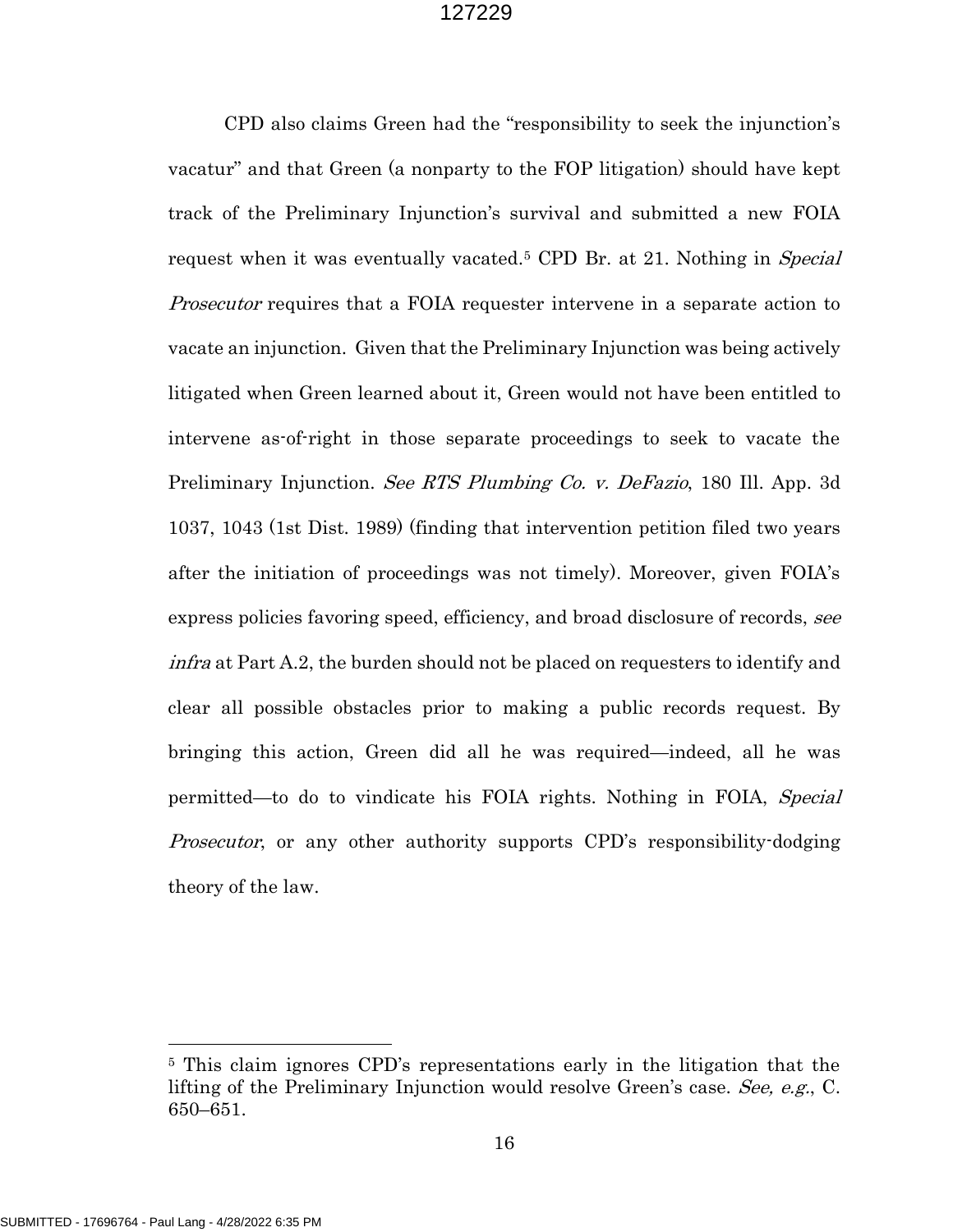## 2. The Circuit Court's Decision Comports with the Federal Case Law that CPD Relies upon

At the outset, Illinois FOIA is broader than its federal counterpart, containing clear policy directives in favor of disclosure. See 5 ILCS 140/1; *Green*, 2021 IL App (1st) 200574,  $\parallel$  37 (Delort, J., dissenting). But to the extent that federal authorities are persuasive, they support Green's position. Critically, none of the authorities that CPD relies on involved agencies that initially fell short of their FOIA obligations by failing to provide any response. CPD devotes a single paragraph in its brief to this threshold issue, and the best argument it can muster is that its non-response to Green's request is not meaningfully different than if CPD had timely sent a denial letter. CPD Br. at 36. But forcing Green to bring this action to even learn about the Preliminary Injunction does meaningfully distinguish CPD's non-response from the proper written denial called for by FOIA.

Contrary to CPD's unsupported position that federal courts must ignore post-response events, federal courts have regularly considered post-response events that "go to the heart of the contested issue"—*i.e.*, bear directly on the question of whether the records may be withheld, as no doubt the vacatur of the Preliminary Injunction does. New York Times Co. v. U.S. Dep't of Just., 756 F.3d 100, 110 n.8 (2d Cir. 2014), opn. amended on denial of reh'g, 758 F.3d 436 (2d Cir. 2014), supplemented, 762 F.3d 233 (2d Cir. 2014) (rejecting application of "time of request" rule where government made post-decision disclosures that went "to the heart of the contested issue"); see also, e.g., ACLU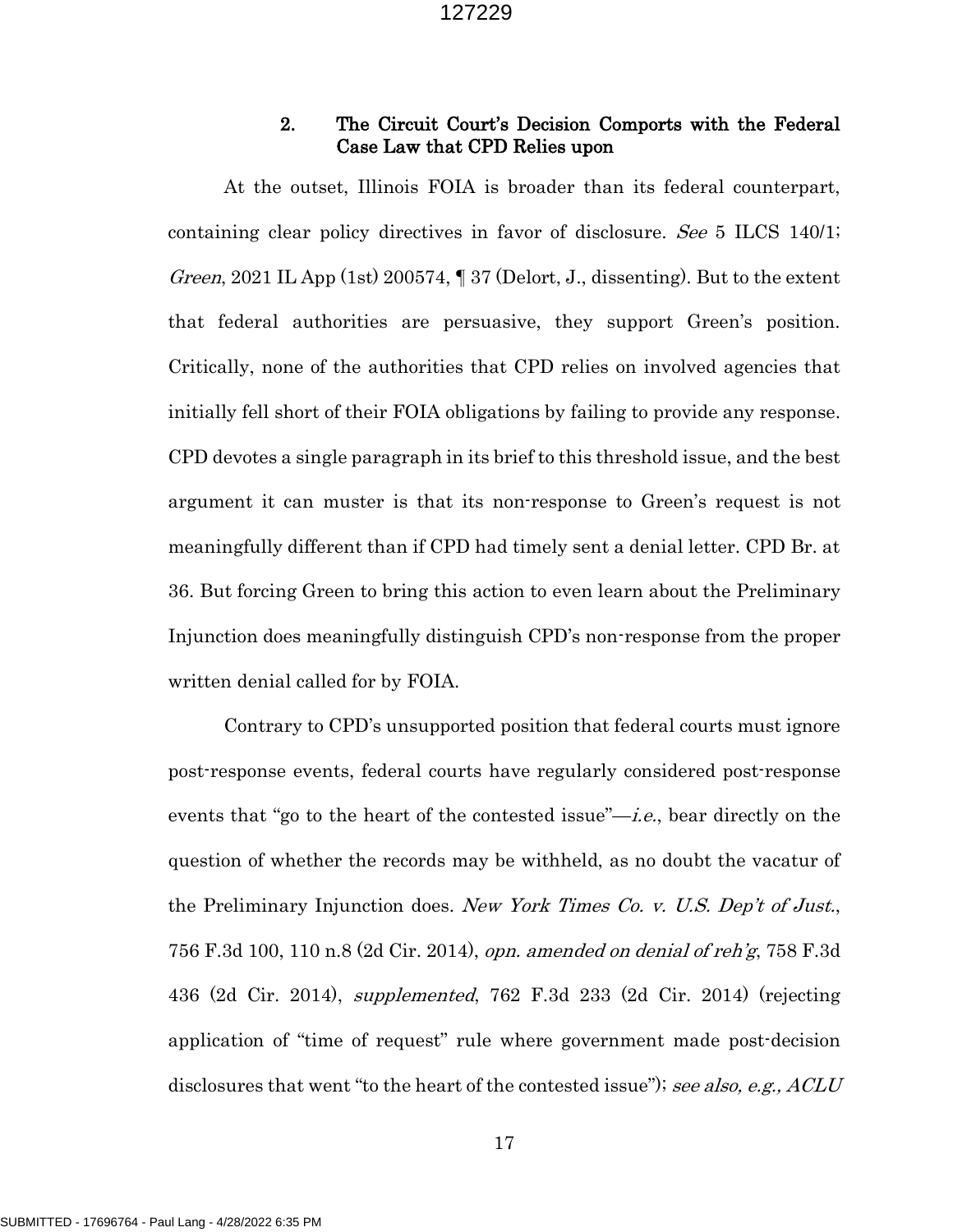v. Cent. Intel. Agency, 710 F.3d 422, 431 (D.C. Cir. 2013) (taking notice of CIA's post-decision statements acknowledging existence of records the agency had previously denied were in its possession); Powell v. U.S. Bureau of Prisons, 927 F.2d 1239, 1242 (D.C. Cir. 1991) (subsequent release of part of withheld record justified part's disclosure over agency objection that entire record was exempt); Florez, 829 F.3d at 187 (2d Cir. 2016) (remanding case where disclosures made during litigation rendered requested records non-exempt). CPD's attempts to distinguish these cases fail.

CPD mistakenly attempts to distinguish Florez on grounds that it involved a *Glomar* response, ignoring what a *Glomar* response entails. Rather than evaluate each requested document against the disclosure exemptions to prepare a more traditional FOIA response, the agency *categorically* refused to answer the request because it sought highly classified information.

But CPD fails to appreciate that those circumstances make Green's case far more similar to *Florez* than to *Bonner v. U.S. Dep't of State*, 928 F.2d 1148 (D.C. Cir. 1991). Here, too, CPD had not begun to process responsive pre-2011 records when the circumstances changed. Fraternal Ord. of Police v. Chi. Police Sergeants Ass'n, 60 N.E. 3d 872 (Ill. 2016) (vacating injunction). Like in Florez, CPD simply categorically refused to even examine pre-2011 CR files. After Green filed his lawsuit, CPD justified its refusal by citing the Preliminary Injunction, which categorically covered pre-2011 CR files. Once the Preliminary Injunction lifted, CPD was no longer barred from producing those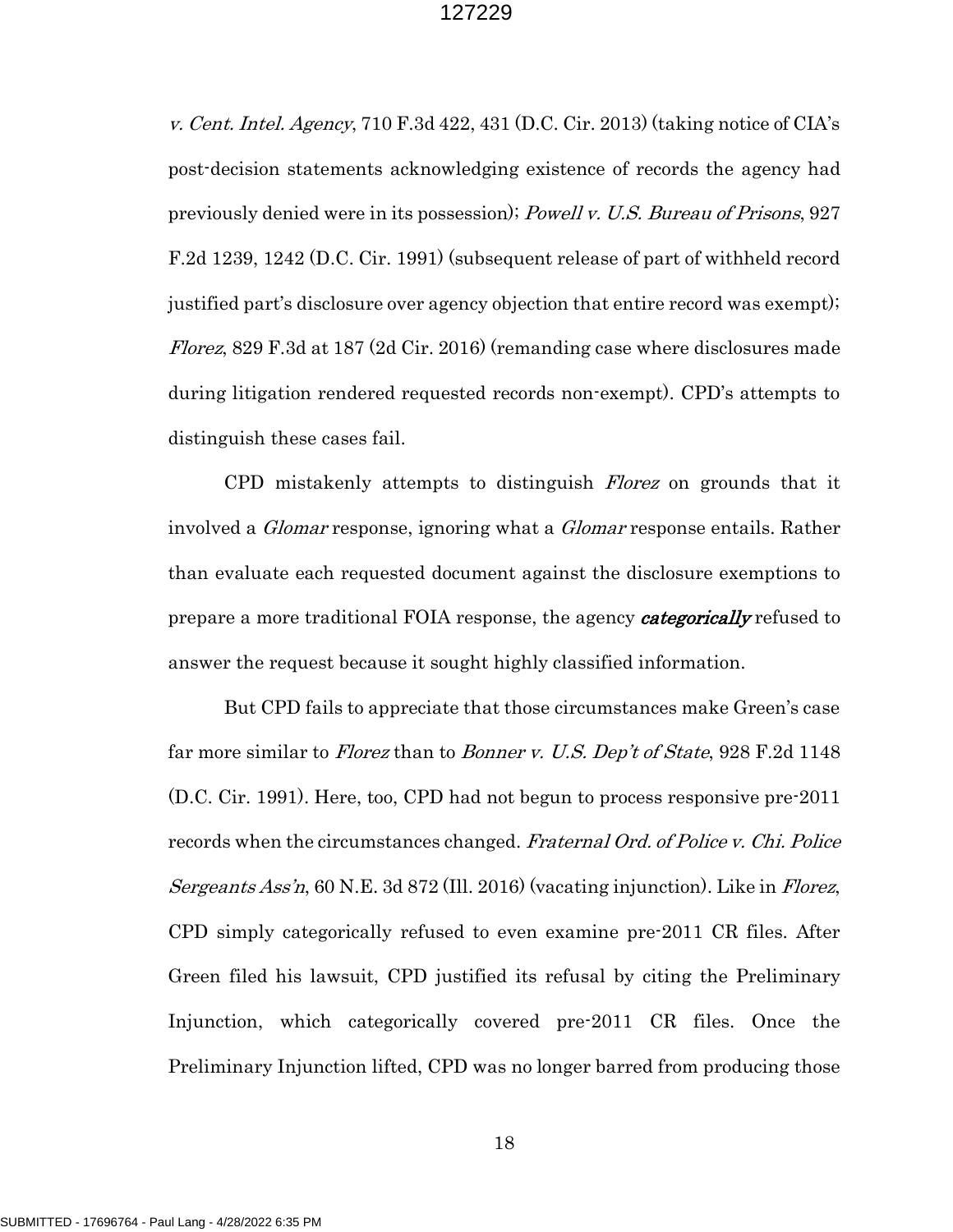files. In nearly identical circumstances, the *Florez* court required the public body to undertake the processing it had never undertaken in the first place and to produce the requested records. Florez, 829 F.3d at 187-88. CPD is wrong that Green somehow seeks the "judicially mandated reprocessing" absent in Florez. CPD Br. at 39. Green seeks an order directing CPD to process pre-2011 files in the first instance.

Bonner presented distinct circumstances that likewise support Green, not CPD. Bonner provides a prudential rule that limits a court's review to the time of initial response where the agency has gone to great trouble to process potentially responsive records.[6](#page-19-0) Bonner, 928 F.2d at 1154. CPD has not processed any pre-2011 CR files, so there is no concern about duplicative work. And, critically, even under *Bonner*, if the initial response was improper, the agency must reprocess the records, and "[t]he operative standards for disclosure ... will be those in effect when the files are reprocessed." Id. (quoting *Meeropol v. Meese*, 790 F.2d 942, 960 (D.C. Cir. 1986)). CPD is simply incorrect that its initial response was proper when made. A proper response would have consisted of the prompt production of *post-2011* records, which

<span id="page-19-0"></span><sup>6</sup> The reasons for this prudential rule are straightforward: an agency that spends time and resources processing requested records is not required to constantly update that response if circumstances later change. See, e.g., Shapiro v. U.S. Dep't of Just., No. CV 13-555 (RDM), 2020 WL 7318014, at \*31 (D.D.C. Dec. 11, 2020) (Bonner "stand[s] for the proposition that an agency may properly stop searching at a date certain so that it may prepare its response without having to execute further searches in an infinite loop."); Florez, 829 F.3d at 188 (Bonner's "general rule" applies to judicially mandated reprocessing).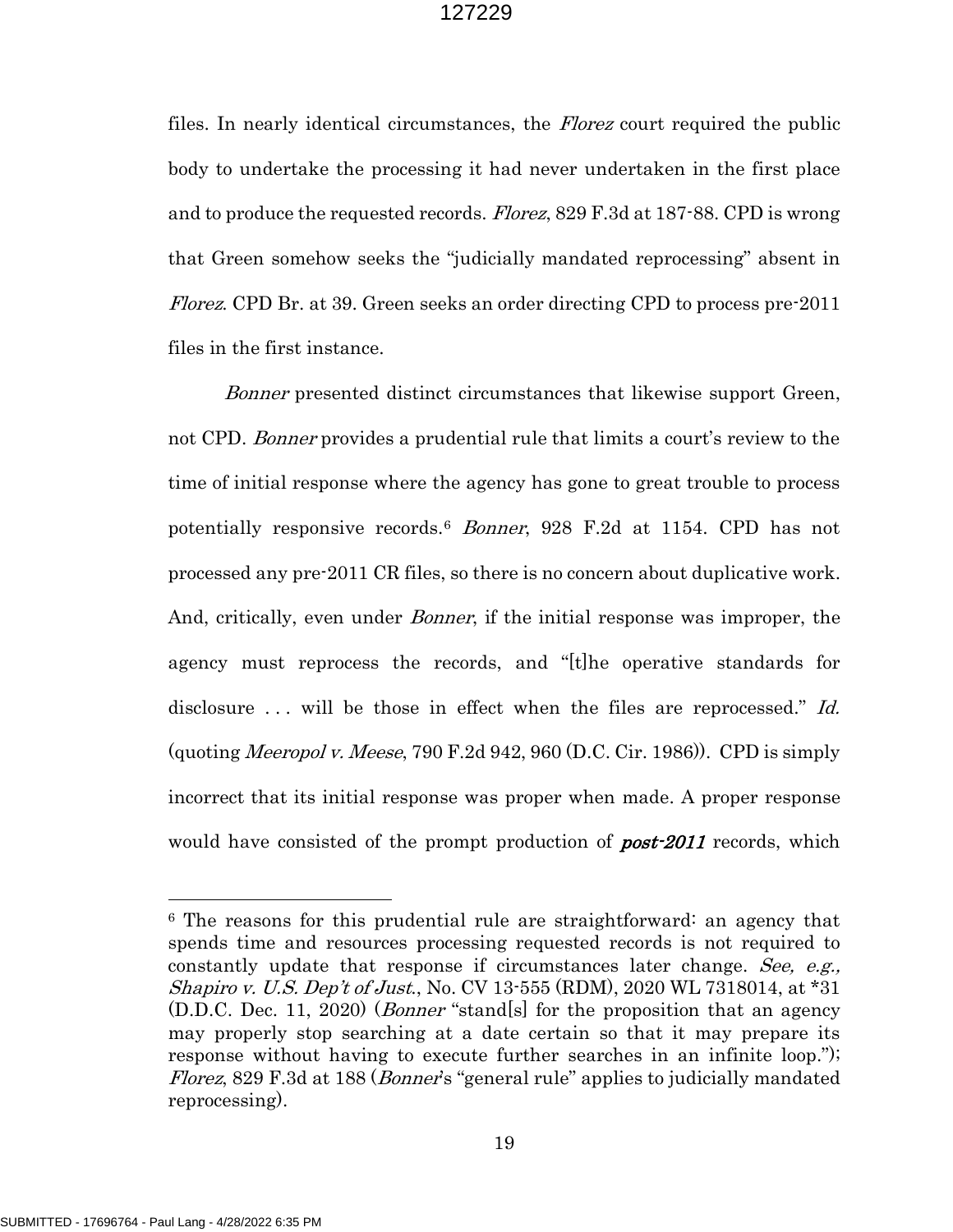CPD concedes are properly producible, CPD Br. at 7, along with a written explanation for CPD's denial of Green's request for pre-2011 records. Thus, Bonner, far from supporting the position taken by CPD, is consistent with the Circuit Court's consideration of the Preliminary Injunction's vacatur.[7](#page-20-0)

CPD argues that several other cases are distinguishable because they involved post-response disclosures by the government that waived the agencies' claimed exemptions, whereas in this case the changed circumstance "is beyond the public body's control." CPD Br. at 40 (citing New York Times Co. v. United States Department of Justice, 756 F.3d 100 (2d Cir. 2014), and Am. Civ. Liberties Union v. Cent. Intel. Agency., 710 F.3d 422 (D.C. Cir. 2013)). This is a distinction without a difference. These cases still demonstrate that courts routinely consider post-response developments in assessing whether to order an agency to produce records. Nothing in the opinions suggests that the courts' holdings turned primarily on the fact that the agency itself had contributed to the changed circumstances. And the CIA in Florez could not control whether the FBI would take a contrary view of the CIA's classification decisions and publicly release the records the CIA had withheld. See Florez, 829 F.3d at 184-185, 190.

<span id="page-20-0"></span><sup>&</sup>lt;sup>7</sup> CPD's reliance on *State News v. Mich. State Univ.* is likewise misplaced. As in *Bonner*, and unlike here, the public body in *State News* had already undertaken the burden and expense of processing records and formally responding to the request. 753 N.W.2d 20, 22 (Mich. 2008).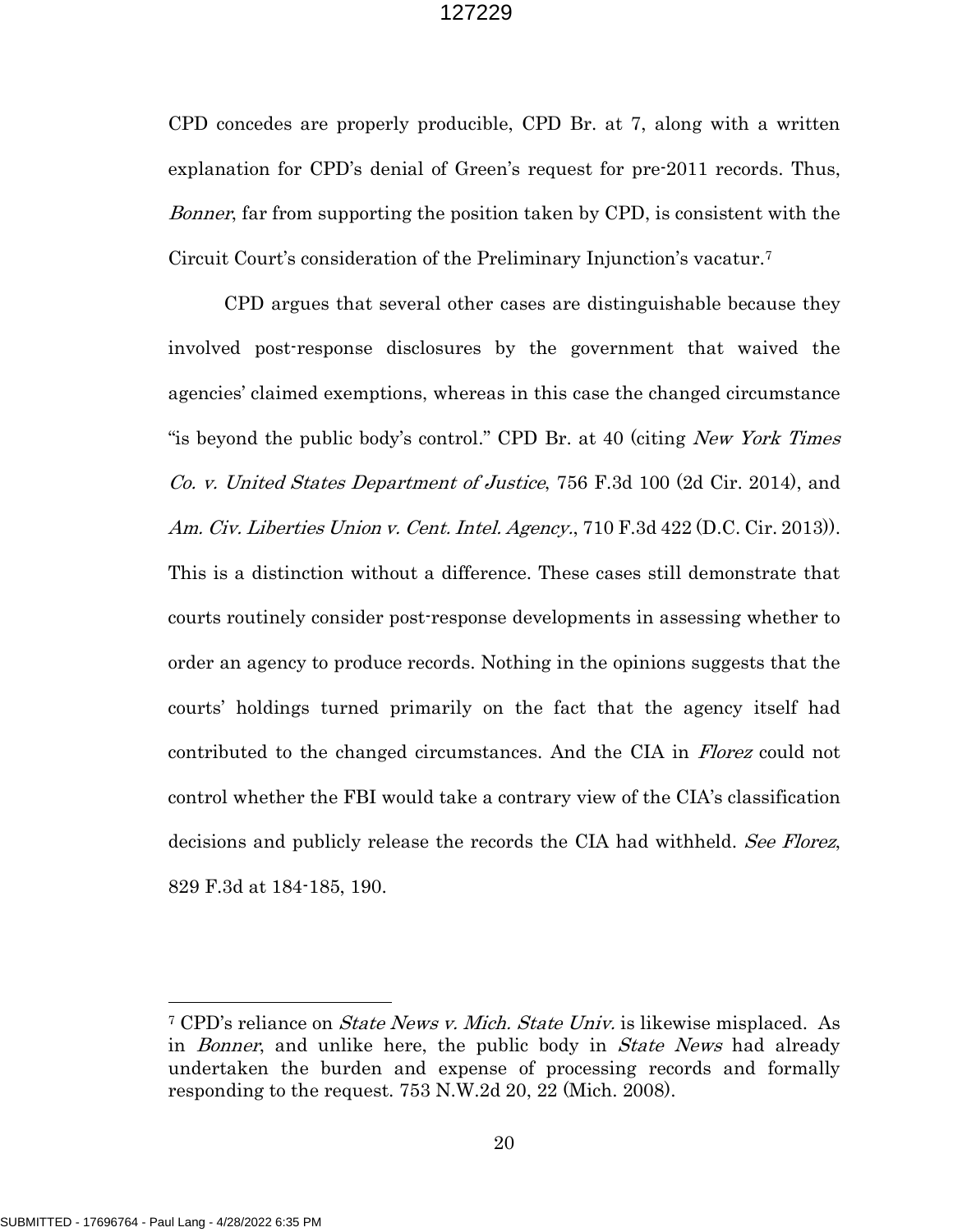Finally, CPD dismisses Nat'l Sec. Couns. v. Cent. Intel. Agency, 898 F. Supp. 2d 233 (D.D.C. 2012) as "not remotely resembl[ing] any issue at stake in this case," CPD Br. at 42. But NSC is directly on point. The court there rejected an agency's argument that it could cut off its production as of the date of the agency's response and thus withhold records that were subject to disclosure as of the date that the agency actually searched for the records. 898 F. Supp. 2d at 283 (citing *Public Citizen v. Dep't of State*, 276 F.3d 634, 644 (D.C. Cir. 2002)). Clearly, FOIA requests are not frozen in time as of the date of an agency's response; the date at which the agency actually began processing records is relevant to an assessment of the propriety of their response. Here, CPD did not begin "getting ready for the eventual production" of records until December 2016, when the Preliminary Injunction already had been lifted. C650–51. Thus, the line of federal case law that CPD principally relies upon makes clear that the Circuit Court properly accounted for the Preliminary Injunction's vacatur, which occurred before CPD actually processed and produced records in response to Green's request.

## C. CPD Unequivocally Forfeited an Undue Burden Defense and Cannot Assert It on Remand

FOIA is clear that "[a] public body that fails to respond to a request received may not treat the request as unduly burdensome."  $5$  ILCS 140/3(d).<sup>[8](#page-21-0)</sup>

<span id="page-21-0"></span><sup>8</sup> This is yet another instance in which Illinois FOIA favors disclosure more strongly than its federal counterpart. The federal statute does not include a provision forfeiting undue burden objections by public bodies that fail to respond to requests. Indeed, the undue burden exemption under the federal statute is a judicial creation. See Am. Fed'n of Gov't Emps., Local 2782 v. U.S.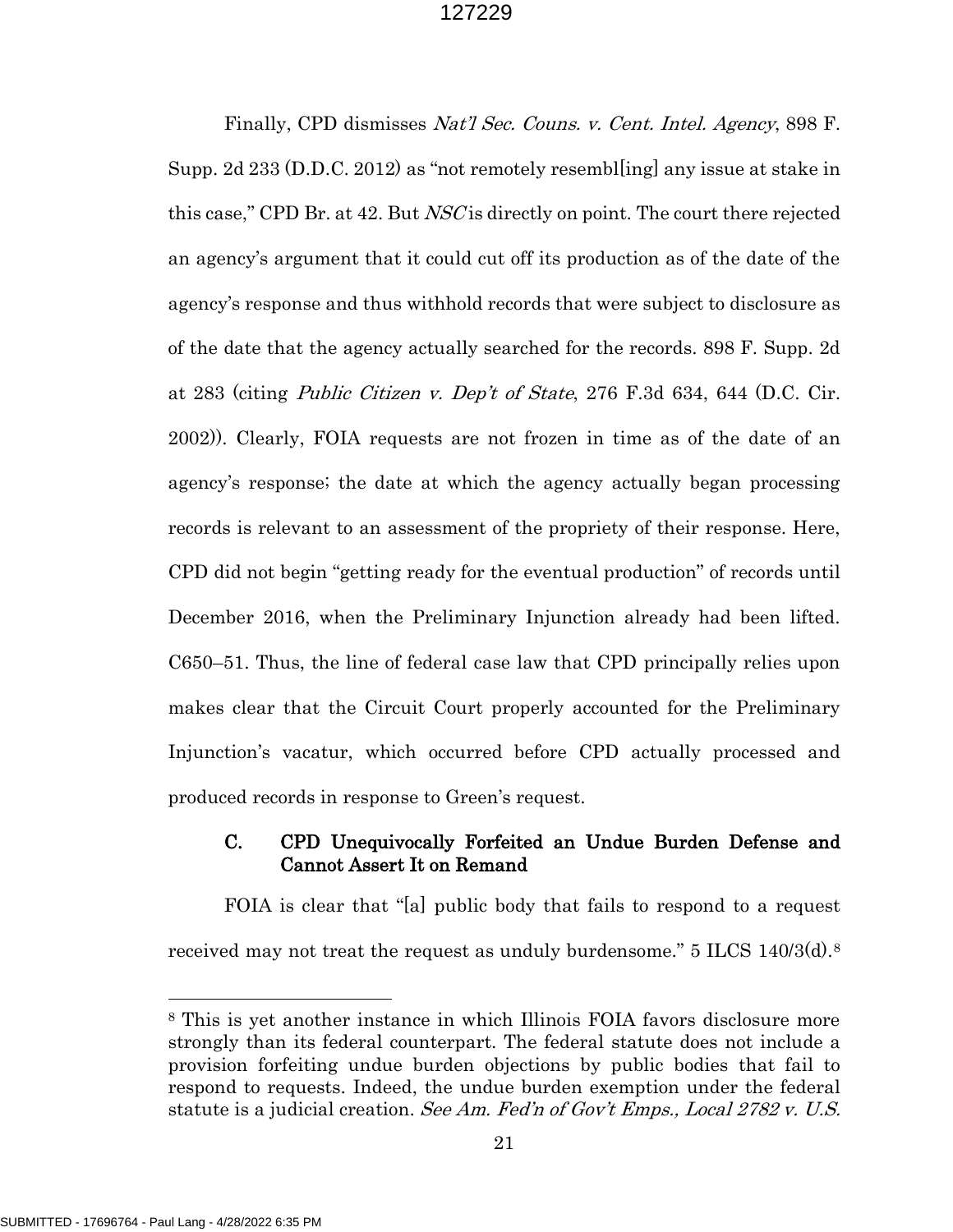CPD not only failed to respond to Green's FOIA request, thus forfeiting its right to claim undue burden; CPD also acknowledged the forfeiture on multiple occasions throughout this litigation, C. 125, 325, 398-99, and did not attempt to raise the undue burden exemption until December 2019 in its briefing on its motion for reconsideration. C594. Allowing CPD to raise an undue burden exemption on remand directly contravenes FOIA's explicit text. See Kunkel v. Walton, 179 Ill. 2d 519, 534 (1997) ("There is no rule of construction which authorizes a court to declare that the legislature did not mean what the plain language of the statute imports."); Ralston v. Plogger, 132 Ill. App. 3d 90, 98 (4th Dist. 1985) ("A court's only legitimate function is to declare and enforce the law as enacted by the legislature, to interpret the language when necessary, and not to enact new provisions or substitute different ones.").

CPD improperly relies on Kelly v. Vill. of Kenilworth, in which the majority of the defendants had responded to the FOIA requests in a timely fashion and raised a number of exemptions, but had neglected to raise the undue burden exemption in their initial responses. 2019 IL App (1st) 170780, ¶ 5. Whereas the Court gave leeway to those defendants because they had reserved the right to raise additional exemptions, here, CPD never responded to Green's request at all. These are precisely the circumstances contemplated by and warned against in FOIA's forfeiture provision. 5 ILCS 140/3(d).

Dep't of Commerce, 907 F.2d 203, 209 (D.C. Cir. 1990) ("An agency need not honor a request that requires 'an unreasonably burdensome search.'" (quoting Goland v. CIA, 607 F.2d 339, 353 (D.C. Cir.1978))).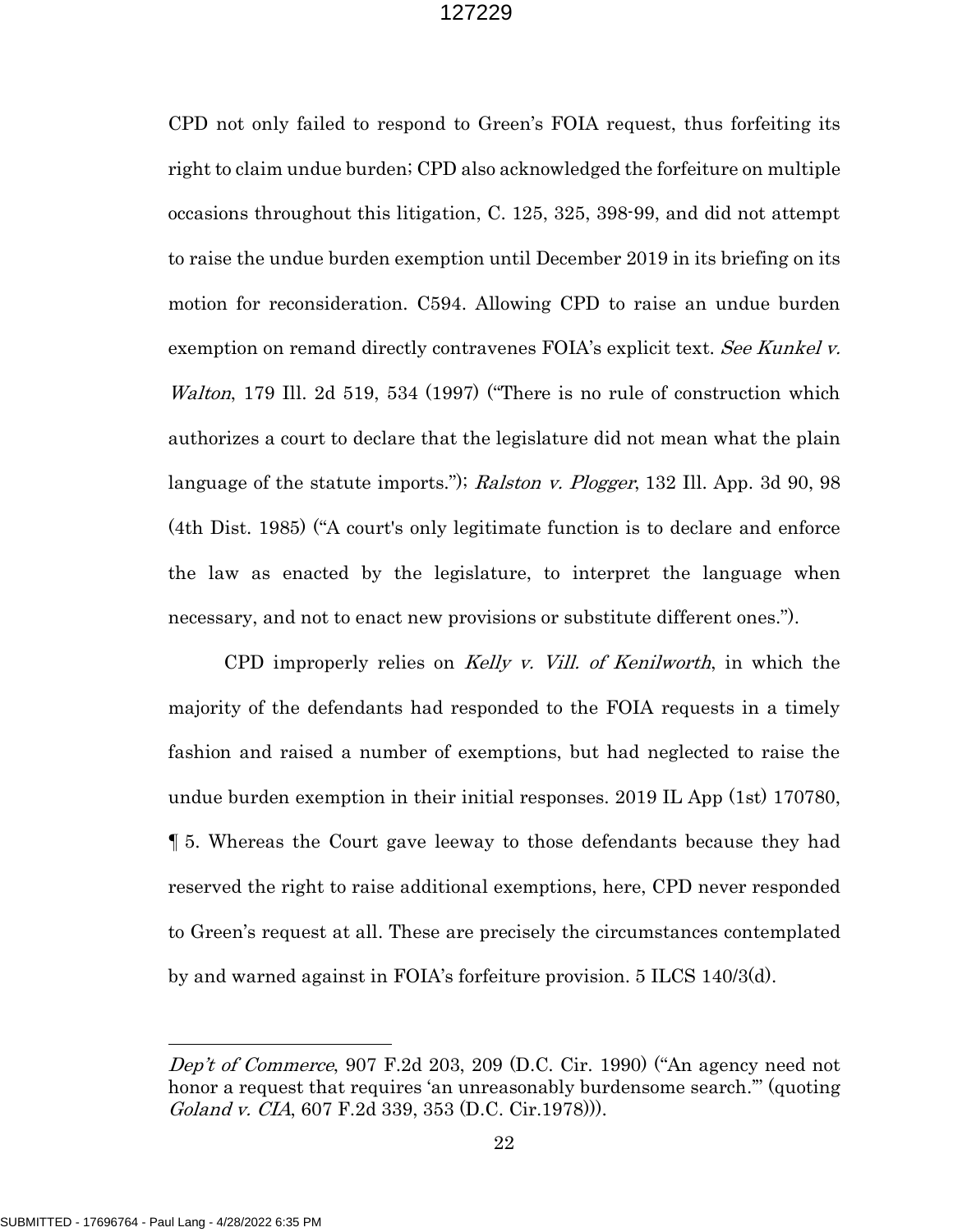CPD's claim regarding extraordinary burden also vastly overstates the likely burden to CPD. CPD arrives at its estimate by extrapolating based on production of post-2011 files, assuming that earlier years will have a similar volume of files. CPD has provided no data showing this to be the case. See C860 ("As recently as the November 22 [2019] hearing, CPD maintained that it is not possible to estimate how many such files there are . . . . This position strains credulity.").

### **CONCLUSION**

In light of FOIA's plain text and explicit policy directives and the relevant Illinois and federal case law, Green respectfully requests that the Court reverse the Appellate Court's ruling and affirm the Circuit Court's order directing CPD to produce the pre-2011 records to which Green is entitled under FOIA.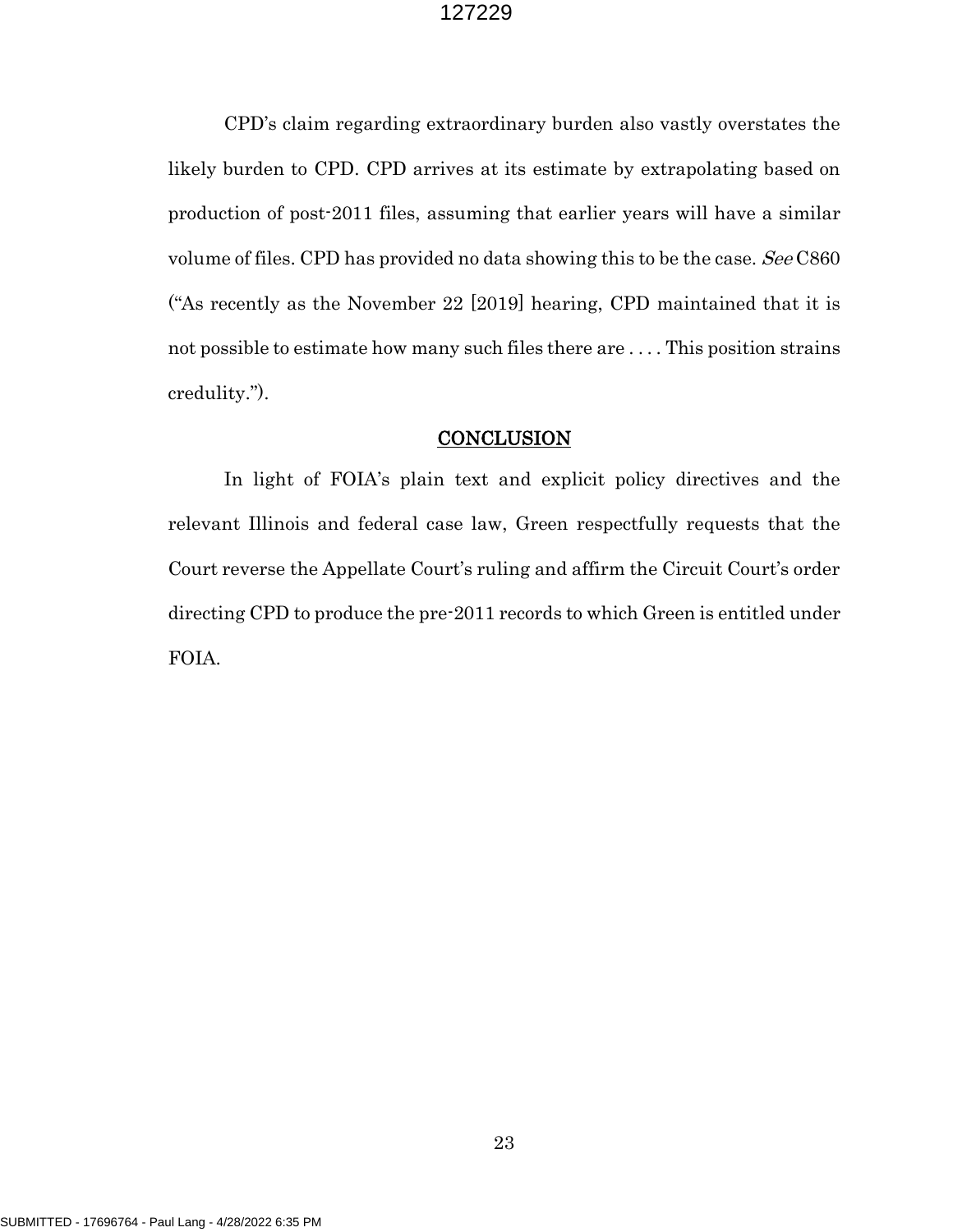Respectfully Submitted,

Dated: April 28, 2022 By: <u>/s/ Timothy Farrell</u>

Timothy Farrell Nicholas M. Berg Jaime Orloff Feeney Charles D. Zagnoli ROPES & GRAY LLP 191 North Wacker Drive, 32nd Floor Chicago, IL 60606 Telephone: (312) 845-1200 Nicholas.Berg@ropesgray.com Timothy.Farrell@ropesgray.com Jaime.Feeney@ropesgray.com Charles.Zagnoli@ropesgray.com

Jared Kosoglad JARED S. KOSOGLAD, P.C. 223 W. Jackson, Suite 200 Chicago, IL 60606 Telephone: (312) 513-6000 jared@jaredlaw.com

Attorneys for Plaintiff-Appellant Charles Green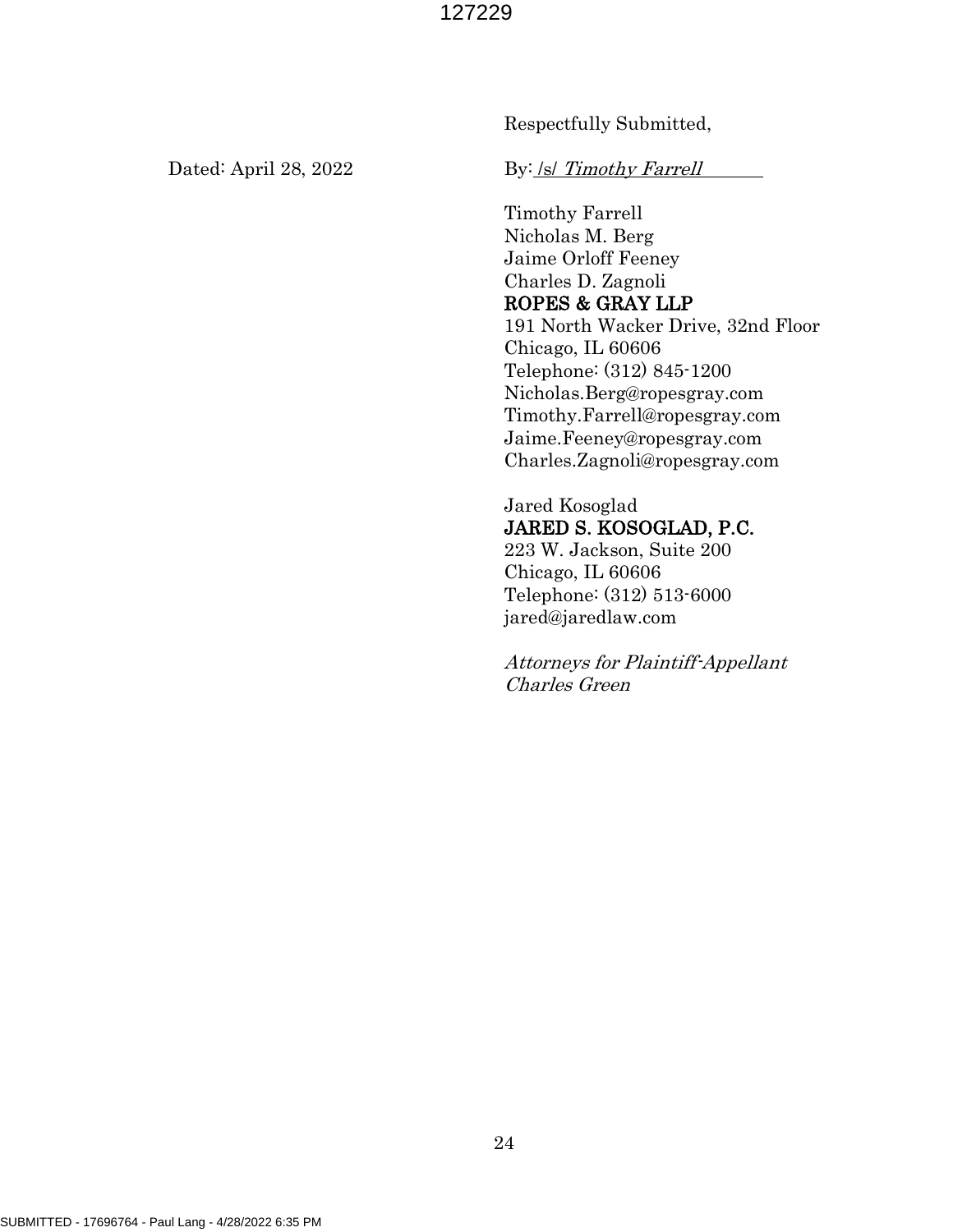## CERTIFICATE OF COMPLIANCE

I certify that this brief conforms to the requirements of Rules 341(a) and (b). The length of this brief, excluding the pages or words contained in the Rule 341(d) cover, the Rule 341(c) certificate of compliance, the certificate of service, and those matters to be appended to the brief under Rule 342(a), is 5,953 words.

> /s/ Jaime Orloff Feeney Jaime Orloff Feeney ROPES & GRAY LLP 191 North Wacker Drive 32nd Floor Chicago, IL 60606 Telephone: (312) 845-1200 Fax: (312) 845-5522 [Jaime.Feeney@ropesgray.com](mailto:Jaime.Feeney@ropesgray.com)

Attorney for Plaintiff-Appellant Charles Green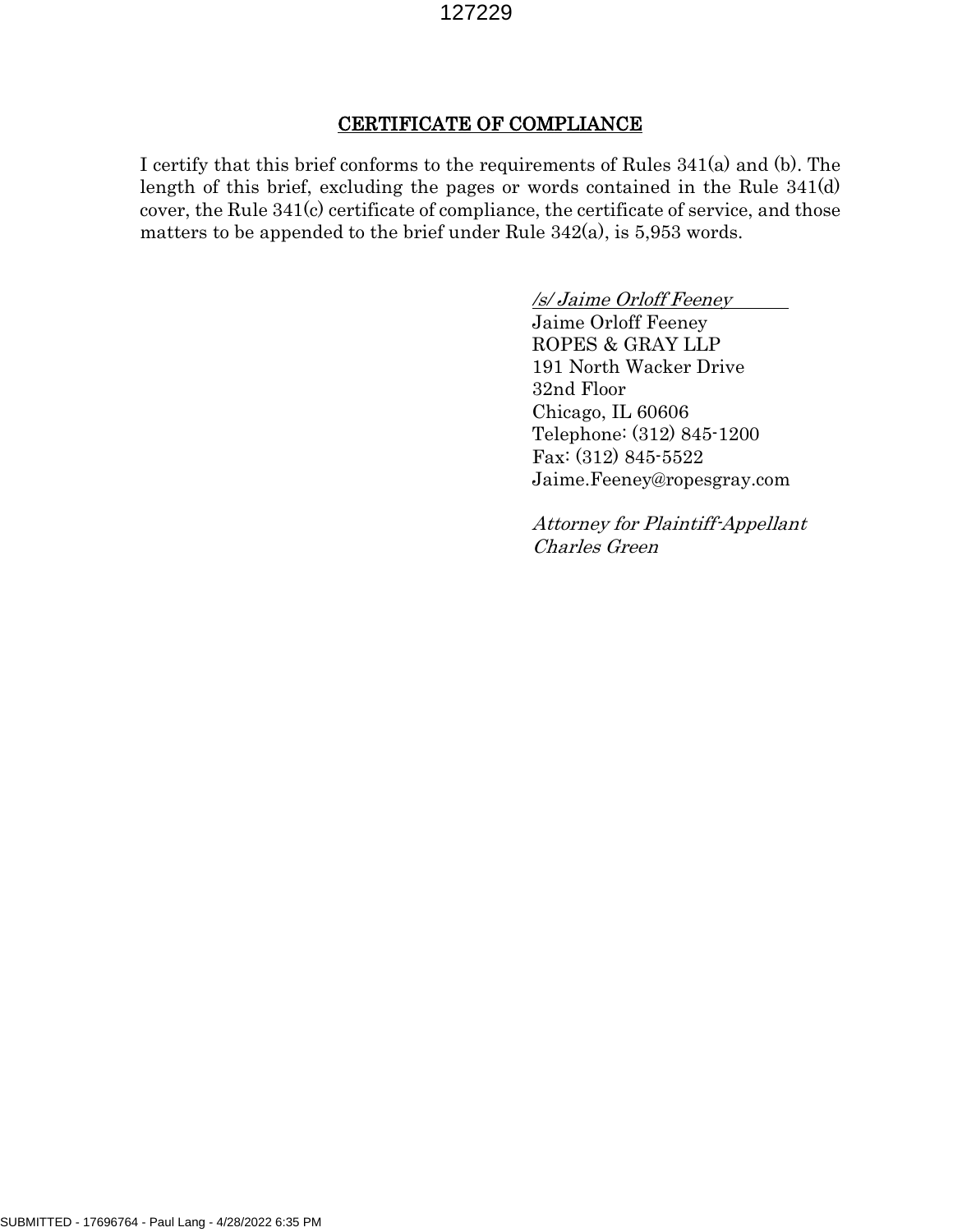## NOTICE OF FILING

#### TO:

# STEPHEN G. COLLINS

Assistant Corporation Counsel of the City of Chicago 30 N. LaSalle Street, Suite 800 Chicago, Illinois 60602 celia.meza@cityofchicago.org appeals@cityofchicago.org

## CELIA MEZA Deputy Corporation Counsel of the City of Chicago 30 N. LaSalle Street, Suite 800 Chicago, Illinois 60602 celia.meza@cityofchicago.org appeals@cityofchicago.org

#### MYRIAM ZRECZNY KASPER

Chief Assistant Corporation Counsel 30 North LaSalle Street, Suite 800 Chicago, IL 60602 myriam.kasper@cityofchicago.org appeals@cityofchicago.org

PLEASE TAKE NOTICE that on the 28th day of April, 2022, we filed and served electronically on the Clerk's Office of the Supreme Court of Illinois the attached Reply Brief of Plaintiff-Appellant Charles Green, a copy of which is hereby served upon you and attached hereto.

/s/ Jaime Orloff Feeney

Jaime Orloff Feeney ROPES & GRAY LLP 191 North Wacker Drive 32nd Floor Chicago, IL 60606 Telephone: (312) 845-1200 Fax: (312) 845-5522 [Jaime.Feeney@ropesgray.com](mailto:Jaime.Feeney@ropesgray.com)

Attorney for Plaintiff-Appellant Charles Green